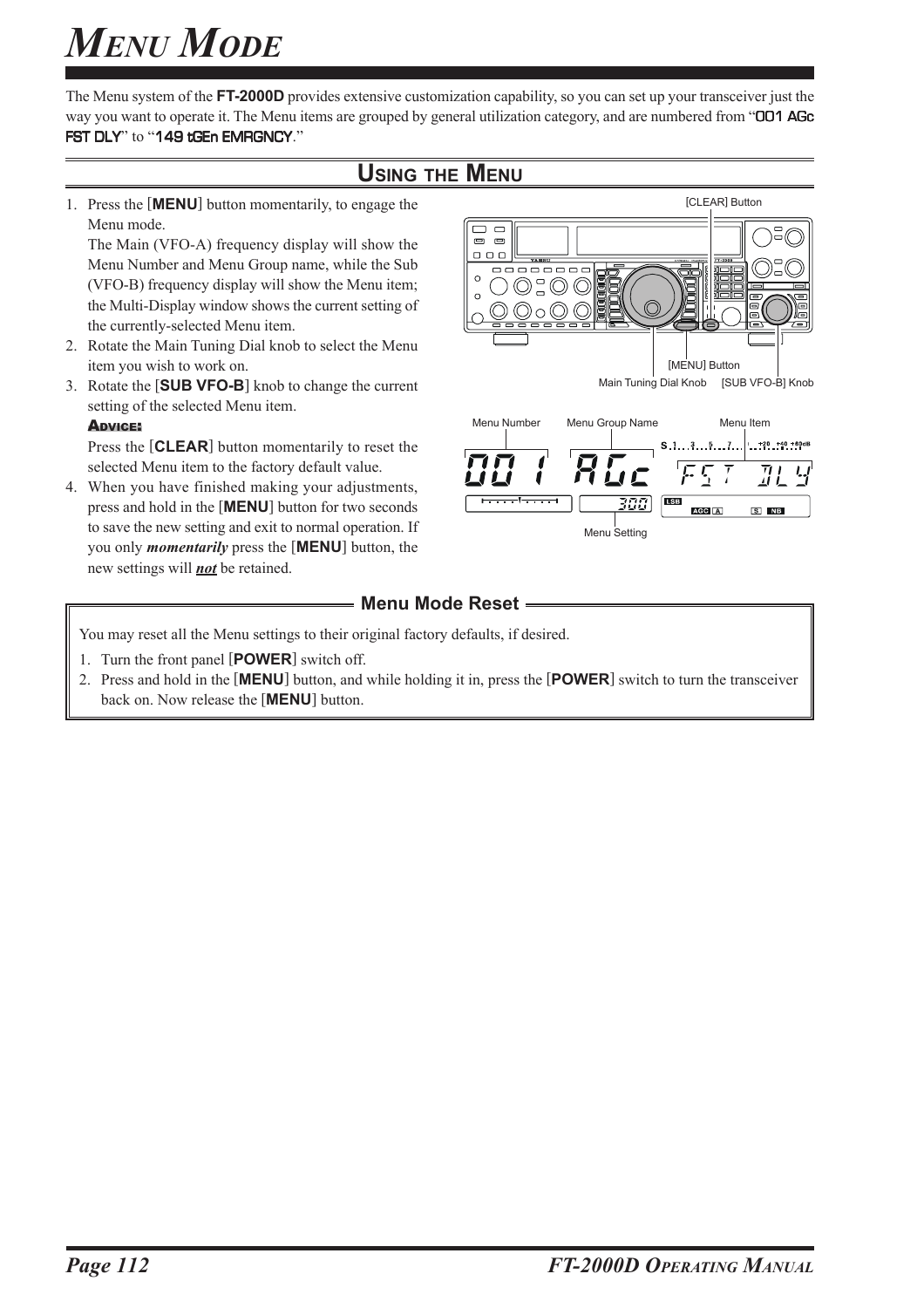| <b>GROUP</b>   | No. MENU FUNCTION | <b>AVAILABLE VALUES</b>                             | <b>DEFAULT SETTING</b> |
|----------------|-------------------|-----------------------------------------------------|------------------------|
| <b>AGC</b>     | 001 AGc FST DLY   | $20 \sim 4000$ msec (20 msec/step)                  | 300 msec               |
| <b>AGC</b>     | 002 AGc FST HLD   | $0 \sim 2000$ msec (20 msec/step)                   | 20 msec                |
| <b>AGC</b>     | 003 AGc MID DLY   | $20 \sim 4000$ msec (20 msec/step)                  | 700 msec               |
| <b>AGC</b>     | 004 AGc MID HLD   | $0 \sim 2000$ msec (20 msec/step)                   | 20 msec                |
| <b>AGC</b>     | 005 AGc SLW DLY   | $20 \sim 4000$ msec (20 msec/step)                  | 2000 msec              |
| <b>AGC</b>     | 006 AGc SLW HLD   | $0 \sim 2000$ msec (20 msec/step)                   | 20 msec                |
| <b>DISPLAY</b> | 007 diSP COLOR    | bL1 / bL2 / bL3 / ub1 / ub2                         | $bL1*$                 |
| <b>DISPLAY</b> | 008 diSP DIM MTR  | $0 \sim 15$                                         | $\overline{7}$         |
| <b>DISPLAY</b> | 009 diSP DIM VFD  | $0 \sim 7$                                          | $\overline{4}$         |
| <b>DISPLAY</b> | 010 diSP BAR SEL  | CLAr / C-tn / u-tn                                  | $C$ -tn                |
| <b>DISPLAY</b> | 011 diSP PK HLD   | OFF / 0.5 / 1.0 / 2.0 sec                           | <b>OFF</b>             |
| <b>DISPLAY</b> | 012 diSP RTR STU  | 0 / 90 / 180 / 270°                                 | $0^{\circ}$            |
| <b>DISPLAY</b> | 013 diSP RTR ADJ  | $-30^{\circ} \sim 0^{\circ}$ (2°/step)              | $\overline{0^{\circ}}$ |
| <b>DISPLAY</b> | 014 diSP QMB MKR  | On / OFF                                            | On <sup>*</sup>        |
| <b>DISPLAY</b> | 015 diSP LVL IND  | $PI / SP / CO / nO / dn / Cd / Ud / rP / nG / Pr /$ |                        |
|                |                   | SH / UI                                             |                        |
| <b>DVS</b>     | 016 dUS RX LVL    | $0 \sim 100$                                        | 50                     |
| <b>DVS</b>     | 017 dUS TX LVL    | $0 \sim 100$                                        | 50                     |
| <b>KEYER</b>   | 018 tEy BEACON    | OFF / 1 ~ 255 sec                                   | <b>OFF</b>             |
| <b>KEYER</b>   | 019 tEy NUM STL   | 1290 / AunO / Aunt / A2nO / A2nt / 12nO / 12nt 1290 |                        |
| <b>KEYER</b>   | 020 tEy CONTEST   | $1 - 9999$                                          | $\mathbf{1}$           |
| <b>KEYER</b>   | 021 tEy CW MEM1   | tyP1 / tyP2                                         | tyP2                   |
| <b>KEYER</b>   | 022 tEy CW MEM2   | tyP1 / tyP2                                         | tyP2                   |
| <b>KEYER</b>   | 023 tEy CW MEM3   | tyP1 / tyP2                                         | tyP2                   |
| <b>KEYER</b>   | 024 tEy CW MEM4   | tyP1 / tyP2                                         | tyP2                   |
| <b>KEYER</b>   | 025 tEy CW MEM5   | tyP1 / tyP2                                         | ty $P2^*$              |
| <b>GENERAL</b> | 026 GEnE ANT SEL  | bAnd / rEG                                          | bAnd                   |
| <b>GENERAL</b> | 027 GEnE BEP LVL  | $0 \sim 100$                                        | 50                     |
| <b>GENERAL</b> | 028 GEnE CAT BPS  | 4800 / 9600 / 192H (19200) / 384H (38400) bps       | 4800 bps               |
| <b>GENERAL</b> | 029 GEnE CAT TOT  | 10 / 100 / 1000 / 3000 msec                         | 10 msec                |
| <b>GENERAL</b> | 030 GEnE CAT RTS  | On / OFF                                            | On                     |
| <b>GENERAL</b> | 031 GEnE CAT IND  | On / OFF                                            | On                     |
| <b>GENERAL</b> | 032 GEnE MEM GRP  | On / OFF                                            | <b>OFF</b>             |
| <b>GENERAL</b> | 033 GEnE Q SPLIT  | $-20 \sim 0 \sim +20$ kHz (1 kHz/step)              | +5 kHz                 |
| <b>GENERAL</b> | 034 GEnE TRACK    | OFF / bAnd / FrEq                                   | <b>OFF</b>             |
| <b>GENERAL</b> | 035 GEnE TX TOT   | OFF / 3 / 5 / 10 / 15 / 20 / 30 min                 | <b>OFF</b>             |
| <b>GENERAL</b> | 036 GEnE TRV SET  | $30 \sim 49$ MHz                                    | 44 MHz                 |
|                | 037 GEnE µT DIAL  |                                                     | StP1                   |
| <b>GENERAL</b> |                   | StP1 / StP2 / OFF                                   |                        |
| <b>GENERAL</b> | 038 GEnE SNB LVL  | nAin (MAIN) / 0~100                                 | nAin(MAIN)             |
| <b>GENERAL</b> | 039 GEnE SUB FIL  | 1200 / 500 / 300 Hz                                 | 1200 Hz                |
| <b>GENERAL</b> | 040 GEnE MIC SCN  | On / OFF                                            | On                     |
| <b>GENERAL</b> | 041 GEnE SCN RSM  | CAr / 5Sec                                          | 5SEc                   |
| <b>GENERAL</b> | 042 GEnE ANTIVOX  | $0 - 100$                                           | 50                     |
| <b>GENERAL</b> | 043 GEnE FRQ ADJ  | $-25 \sim 0 \sim +25$                               | $\mathbf 0$            |
| S IF SFT       | 044 S-iF LSB SFT  | $-1000 \sim +1000$ Hz (20 Hz/step)                  | 0 Hz                   |
| S IF SFT       | 045 S-iF USB SFT  | $-1000 \sim +1000$ Hz (20 Hz/step)                  | 0 Hz                   |
| S IF SFT       | 046 S-iF CWL SFT  | $-1000 \sim +1000$ Hz (20 Hz/step)                  | 0 Hz                   |
| S IF SFT       | 047 S-iF CWU SFT  | $-1000 \sim +1000$ Hz (20 Hz/step)                  | 0 Hz                   |
| S IF SFT       | 048 S-iF RTTY     | $-1000 \sim +1000$ Hz (20 Hz/step)                  | 0 Hz                   |
| S IF SFT       | 049 S-iF RTTY-R   | $-1000 \sim +1000$ Hz (20 Hz/step)                  | 0 Hz                   |
| S IF SFT       | 050 S-iF PKT-LSB  | $-1000 \sim +1000$ Hz (20 Hz/step)                  | 0 Hz                   |
| S IF SFT       | 051 S-iF PKT-USB  | $-1000 \sim +1000$ Hz (20 Hz/step)                  | 0 Hz                   |
| MODE-AM        | 052 A3E MICGAIN   | Ur (VR) / $0 \sim 100$                              | 30                     |
| MODE-AM        | 053 A3E MIC SEL   | Frnt / dAtA / PC                                    | Frnt                   |

 $\overline{\mathbf{x}}$ : Requires optional **DMU-2000** Data Management Unit.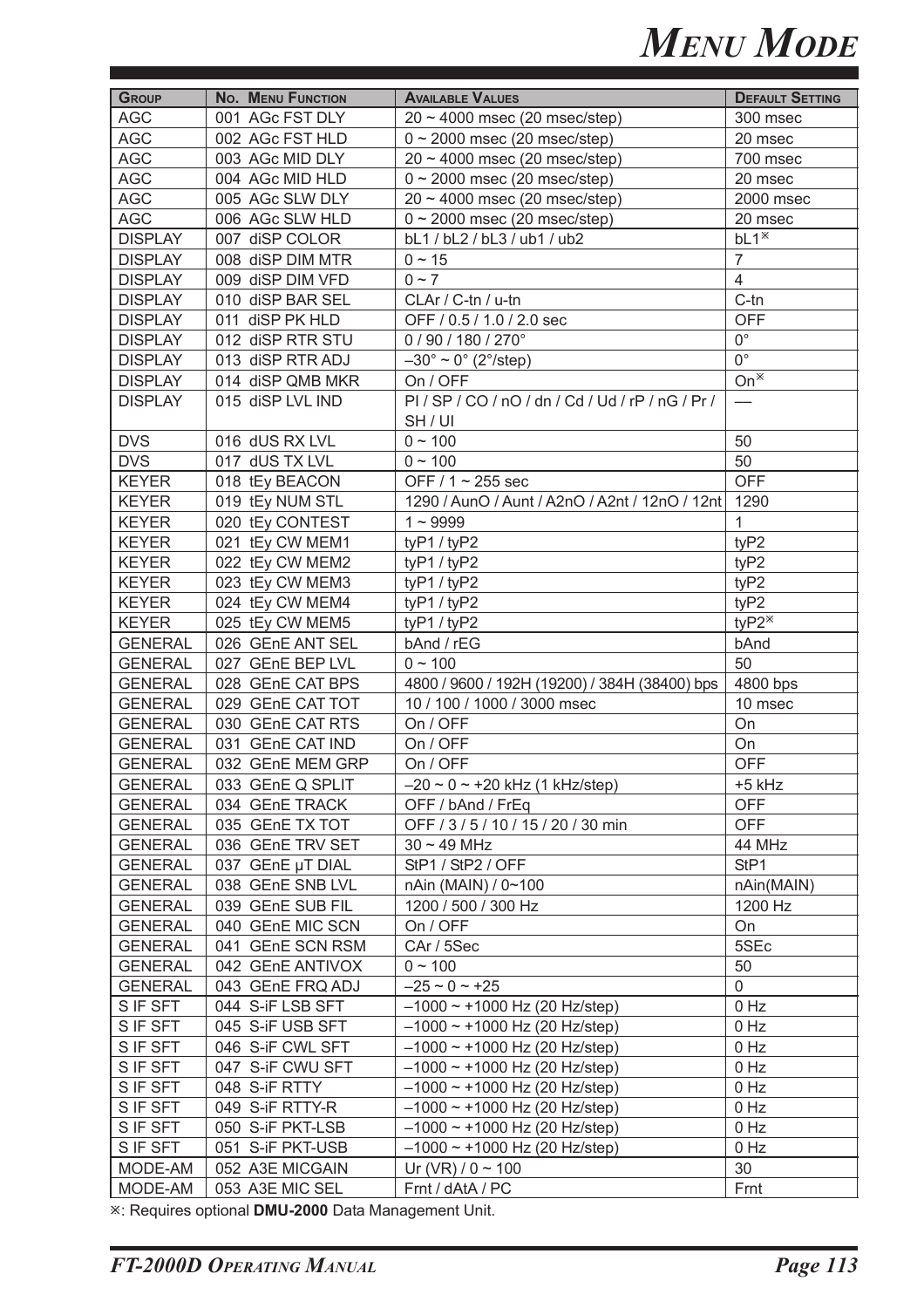| <b>GROUP</b> | <b>No. MENU FUNCTION</b> | <b>AVAILABLE VALUES</b>                       | <b>DEFAULT SETTING</b> |
|--------------|--------------------------|-----------------------------------------------|------------------------|
| MODE-CW      | 054 A1A F-TYPE           | OFF / buG / ELE / ACS                         | <b>ELE</b>             |
| MODE-CW      | 055 A1A F-REV            | nor / rEU (REV)                               | nor                    |
| MODE-CW      | 056 A1A R-TYPE           | OFF / buG / ELE / ACS                         | <b>ELE</b>             |
| MODE-CW      | 057 A1A R-REV            | nor / rEU (REV)                               | nor                    |
| MODE-CW      | 058 A1A CW AUTO          | OFF / 50 / On                                 | <b>OFF</b>             |
| MODE-CW      | 059 A1A BFO              | USb / LSb / Auto                              | <b>USb</b>             |
| MODE-CW      | 060 A1A BK-IN            | SEni (SEMI) / FuLL                            | SEni (SEMI)            |
| MODE-CW      | 061 A1A SHAPE            | 1/2/4/6 msec                                  | 4 msec                 |
| MODE-CW      | 062 A1A WEIGHT           | $(1:)$ 2.5 ~ 4.5                              | 3.0                    |
| MODE-CW      | 063 A1A FRQDISP          | dir / OFSt                                    | <b>OFSt</b>            |
| MODE-CW      | 064 A1A PC KYNG          | EnA (Enable) / diS (Disable)                  | diS (Disable)          |
| MODE-CW      | 065 A1A QSKTIME          | 15 / 20 / 25 / 30 msec                        | 15 msec                |
| MODE-DAT     | 066 dAtA DATA IN         | dAtA / PC                                     | dAtA                   |
| MODE-DAT     | 067 dAtA DT GAIN         | $0 \sim 100$                                  | 50                     |
| MODE-DAT     | 068 dAtA DT OUT          | nAin (Main) / Sub                             | nAin (Main)            |
| MODE-DAT     | 069 dAtA OUT LVL         | $0 - 100$                                     | 50                     |
| MODE-DAT     | 070 dAtA VOX DLY         | $30 \sim 3000$ msec                           | 300 msec               |
| MODE-DAT     | 071 dAtA V GAIN          | $0 \sim 100$                                  | 50                     |
| MODE-DAT     | 072 dAtA PKTDISP         | $-3000 \sim +3000$ Hz (10 Hz/step)            | $0$ Hz                 |
| MODE-DAT     | 073 dAtA PKT SFT         | $-3000 \sim +3000$ Hz (10 Hz/step)            | 1000 Hz                |
| MODE-FM      | 074 F3E MICGAIN          | Ur (VR) / $0 \sim 100$                        | 50                     |
| MODE-FM      | 075 F3E MIC SEL          | Frnt / dAtA / PC                              | Frnt                   |
| MODE-FM      | 076 F3E 28 RPT           | 0~1000 kHz (10 kHz/step)                      | 100 kHz                |
| MODE-FM      | 077 F3E 50 RPT           | 0~4000 kHz (10 kHz/step)                      | 1000 kHz               |
| MODE-RTY     | 078 rtty R PLRTY         | nor / rEU (REV)                               | nor                    |
| MODE-RTY     | 079 rtty T PLRTY         | nor / rEU (REV)                               | nor                    |
| MODE-RTY     | 080 rtty RTY OUT         | nAin (Main) / Sub                             | nAin (Main)            |
| MODE-RTY     | 081 rtty OUT LEL         | $0 - 100$                                     | 50                     |
| MODE-RTY     | 082 rtty SHIFT           | 170 / 200 / 425 / 850 Hz                      | 170 Hz                 |
| MODE-RTY     | 083 rtty TONE            | 1275 / 2125 Hz                                | 2125 Hz                |
| MODE-SSB     | 084 J3E MIC SEL          | Frnt / dAtA / PC                              | Frnt                   |
|              | MODE-SSB 085 J3E TX BPF  | 1-30 / 1-29 / 2-28 / 3-27 / 4-26 / 3000       | $3 - 27$               |
|              | MODE-SSB 086 J3E LSB CAR | $-200$ Hz ~ +200 Hz (10 Hz/step)              | $0$ Hz                 |
|              | MODE-SSB 087 J3E USB CAR | $-200$ Hz ~ +200 Hz (10 Hz/step)              | $0$ Hz                 |
| MODE-SSB     | 088 J3E SLSB CR          | $-200$ Hz ~ +200 Hz (10 Hz/step)              | $0$ Hz                 |
| MODE-SSB     | 089 J3E SUSB CR          | $-200$ Hz ~ +200 Hz (10 Hz/step)              | 0 Hz                   |
| RX AUDIO     | 090 rout AGC SLP         | nor / SLP                                     | nor                    |
| RX AUDIO     | 091 rout HEADPHN         | SEP / Con1 / Con2                             | <b>SEP</b>             |
| RX DSP       | 092 rdSP CNTR LV         | $-40 \sim +20$ dB                             | $-15$ dB               |
| RX DSP       | 093 rdSP CNTR WI         | $1 - 11$                                      | 10                     |
| RX DSP       | 094 rdSP NOTCH W         | nArr (Narrow) / uuid (Wide)                   | uuid (Wide)            |
| RX DSP       | 095 rdSP CW SHAP         | SOFt / ShAP                                   | ShAP                   |
| RX DSP       | 096 rdSP CW SLP          | StP(STEEP) / nEd(MEDIUM) / GEnt(GENTLE)       | nEd (MEDIUM)           |
| RX DSP       | 097 rdSP CW NARR         | 25 / 50 / 100 / 200 / 300 / 400 / 500 / 800 / | 500 Hz                 |
|              |                          | 1200 / 1400 / 1700 / 2000 Hz                  |                        |
| RX DSP       | 098 rdSP PKT SHP         | SOFt / ShAP                                   | <b>ShAP</b>            |
| RX DSP       | 099 rdSP PKT SLP         | StP(STEEP) / nEd(MEDIUM) / GEnt(GENTLE)       | nEd (MEDIUM)           |
| RX DSP       | 100 rdSP PKT NAR         | 25 / 50 / 100 / 200 / 300 / 400 Hz            | 300 Hz                 |
| RX DSP       | 101 rdSP RTY SHP         | SOFt / ShAP                                   | <b>ShAP</b>            |
| RX DSP       | 102 rdSP RTY SLP         | StP(STEEP) / nEd(MEDIUM) / GEnt(GENTLE)       | nEd (MEDIUM)           |
| RX DSP       | 103 rdSP RTY NAR         | 25 / 50 / 100 / 200 / 300 / 400 Hz            | 300 Hz                 |
| RX DSP       | 104 rdSP SSB SHP         | SOFt / ShAP                                   | ShAP                   |
| RX DSP       | 105 rdSP SSB SLP         | StP(STEEP) / nEd(MEDIUM) / GEnt(GENTLE)       | nEd (MEDIUM)           |
| RX DSP       | 106 rdSP SSB NAR         | 200 / 400 / 600 / 850 / 1100 / 1350 / 1500 /  | 1800 Hz                |
|              |                          | 1650 / 1800 / 1950 / 2100 / 2250 Hz           |                        |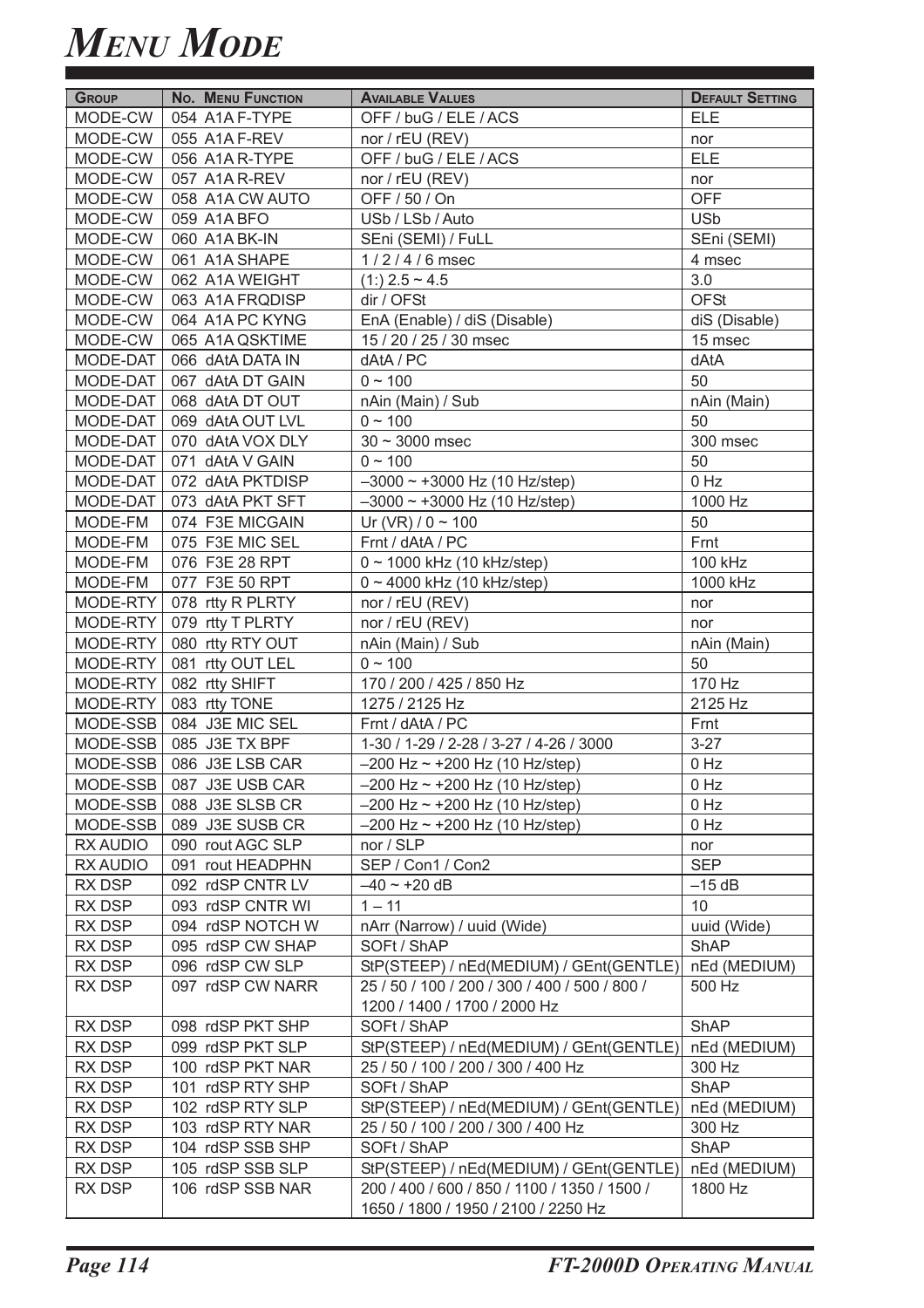| <b>GROUP</b>    | <b>No. MENU FUNCTION</b> | <b>AVAILABLE VALUES</b>                | <b>DEFAULT SETTING</b>      |
|-----------------|--------------------------|----------------------------------------|-----------------------------|
| <b>SCOPE</b>    | 107 SCP 1.8 FIX          | 1.800 - 1.999 MHz (1 kHz/step)         | 1.800 MHz <sup>*</sup>      |
| <b>SCOPE</b>    | 108 SCP 3.5 FIX          | 3.500 - 3.999 MHz (1 kHz/step)         | 3.500 MHz <sup>*</sup>      |
| <b>SCOPE</b>    | 109 SCP 5.0 FIX          | 5.250 - 5.499 MHz (1 kHz/step)         | 5.250 MHz <sup>*</sup>      |
| <b>SCOPE</b>    | 110 SCP 7.0 FIX          | 7.000 - 7.299 MHz (1 kHz/step)         | 7.000 MHz <sup>*</sup>      |
| <b>SCOPE</b>    | 111 SCP 10.1 FIX         | (1) 0.100 - (1) 0.149 MHz (1 kHz/step) | $(1)0.100$ MHz <sup>*</sup> |
| <b>SCOPE</b>    | 112 SCP 14.0 FIX         | (1)4.000 - (1)4.349 MHz (1 kHz/step)   | $(1)4.000$ MHz <sup>*</sup> |
| <b>SCOPE</b>    | 113 SCP 18.0 FIX         | (1)8.000 - (1)8.199 MHz (1 kHz/step)   | $(1)8.068$ MHz <sup>*</sup> |
| <b>SCOPE</b>    | 114 SCP 21.0 FIX         | (2) 1.000 - (2) 1.449 MHz (1 kHz/step) | $(2)1.000$ MHz <sup>*</sup> |
| <b>SCOPE</b>    | 115 SCP 24.8 FIX         | (2) 4.800 - (2) 4.989 MHz (1 kHz/step) | (2)4.890 MHz <sup>*</sup>   |
| <b>SCOPE</b>    | 116 SCP 28.0 FIX         | (2)8.000 - (2)9.699 MHz (1 kHz/step)   | (2)8.000 MHz <sup>*</sup>   |
| <b>SCOPE</b>    | 117 SCP 50.0 FIX         | (5) 0.000 - (5) 3.999 MHz (1 kHz/step) | (5)0.000 MHz <sup>*</sup>   |
| <b>TUNING</b>   | 118 tun DIALSTP          | $1/5/10$ Hz                            | 10 Hz                       |
| <b>TUNING</b>   | 119 tun CW FINE          | EnA / diS                              | diS                         |
| <b>TUNING</b>   | 120 tun MHz SEL          | 1/0.1 MHz                              | 1 MHz                       |
| <b>TUNING</b>   | 121 tun AM STEP          | 2.5 / 5 / 9 / 10 / 12.5 kHz            | 5 kHz                       |
| <b>TUNING</b>   | 122 tun FM STEP          | 5 / 6.25 / 10 / 12.5 / 20 / 25 kHz     | 5 kHz                       |
| <b>TUNING</b>   | 123 tun FM DIAL          | 10 / 100 Hz                            | 100 Hz                      |
| <b>TUNING</b>   | 124 tun MY BAND          | $1.8 \sim 50 / GE / AU$                |                             |
| <b>TX AUDIO</b> | 125 tAUd EQ1 FRQ         | OFF / 100 ~ 700 Hz (100 Hz/step)       | <b>OFF</b>                  |
| <b>TX AUDIO</b> | 126 tAUd EQ1 LVL         | $-20 - 10$                             | $+5$                        |
| <b>TX AUDIO</b> | 127 tAUd EQ1 BW          | $1 - 10$                               | 10                          |
| <b>TX AUDIO</b> | 128 tAUd EQ2 FRQ         | OFF / 700 ~ 1500 Hz (100 Hz/step)      | <b>OFF</b>                  |
| <b>TX AUDIO</b> | 129 tAUd EQ2 LVL         | $-20 \sim +10$                         | $+5$                        |
| <b>TX AUDIO</b> | 130 tAUd EQ2 BW          | $1 - 10$                               | 10                          |
| <b>TX AUDIO</b> | 131 tAUd EQ3 FRQ         | OFF / 1500 ~ 3200 Hz (100 Hz/step)     | <b>OFF</b>                  |
| <b>TX AUDIO</b> | 132 tAUd EQ3 LVL         | $-20 - 10$                             | $+5$                        |
| <b>TX AUDIO</b> | 133 tAUd EQ3 BW          | $1 - 10$                               | 10                          |
| <b>TX AUDIO</b> | 134 tAUd PE1 FRQ         | OFF / 100 ~ 700 Hz (100 Hz/step)       | 200                         |
| <b>TX AUDIO</b> | 135 tAUd PE1 LVL         | $-20 \sim +10$                         | 0                           |
| <b>TX AUDIO</b> | 136 tAUd PE1 BW          | $1 - 10$                               | $\overline{2}$              |
| <b>TX AUDIO</b> | 137 tAUd PE2 FRQ         | OFF / 700 ~ 1500 Hz (100 Hz/step)      | 800                         |
| <b>TX AUDIO</b> | 138 tAUd PE2 LVL         | $-20 - 10$                             | 0                           |
| <b>TX AUDIO</b> | 139 tAUd PE2 BW          | $1 - 10$                               | $\mathbf{1}$                |
| <b>TX AUDIO</b> | 140 tAUd PE3 FRQ         | OFF / 1500 ~ 3200 Hz (100 Hz/step)     | 2100 Hz                     |
| <b>TX AUDIO</b> | 141 tAUd PE3 LVL         | $-20 - 10$                             | 0                           |
| <b>TX AUDIO</b> | 142 tAUd PE3 BW          | $1 - 10$                               | $\mathbf{1}$                |
| <b>TX GNRL</b>  | 143 tGEn BIAS            | Ab / $0 \sim 100$                      | Ab                          |
| <b>TX GNRL</b>  | 144 tGEn MAX PWR         | 20 / 50 / 100 / 200 W                  | 200 W                       |
| <b>TX GNRL</b>  | 145 tGEn PWRCTRL         | ALL / Car                              | <b>ALL</b>                  |
| <b>TX GNRL</b>  | 146 tGEn ETX-GND         | EnA (ENABLE) / diS (DISABLE)           | diS (DISABLE)               |
| <b>TX GNRL</b>  | 147 tGEn TUN PWR         | 20 / 50 / 100 / 200 W                  | 100 W                       |
| <b>TX GNRL</b>  | 148 tGEn VOX SEL         | nic (MIC) / dAtA                       | nic (MIC)                   |
| <b>TX GNRL</b>  | 149 tGEn EMRGNCY         | EnA (ENABLE) / diS (DISABLE)           | diS (DISABLE)               |

Ú: Requires optional **DMU-2000** Data Management Unit.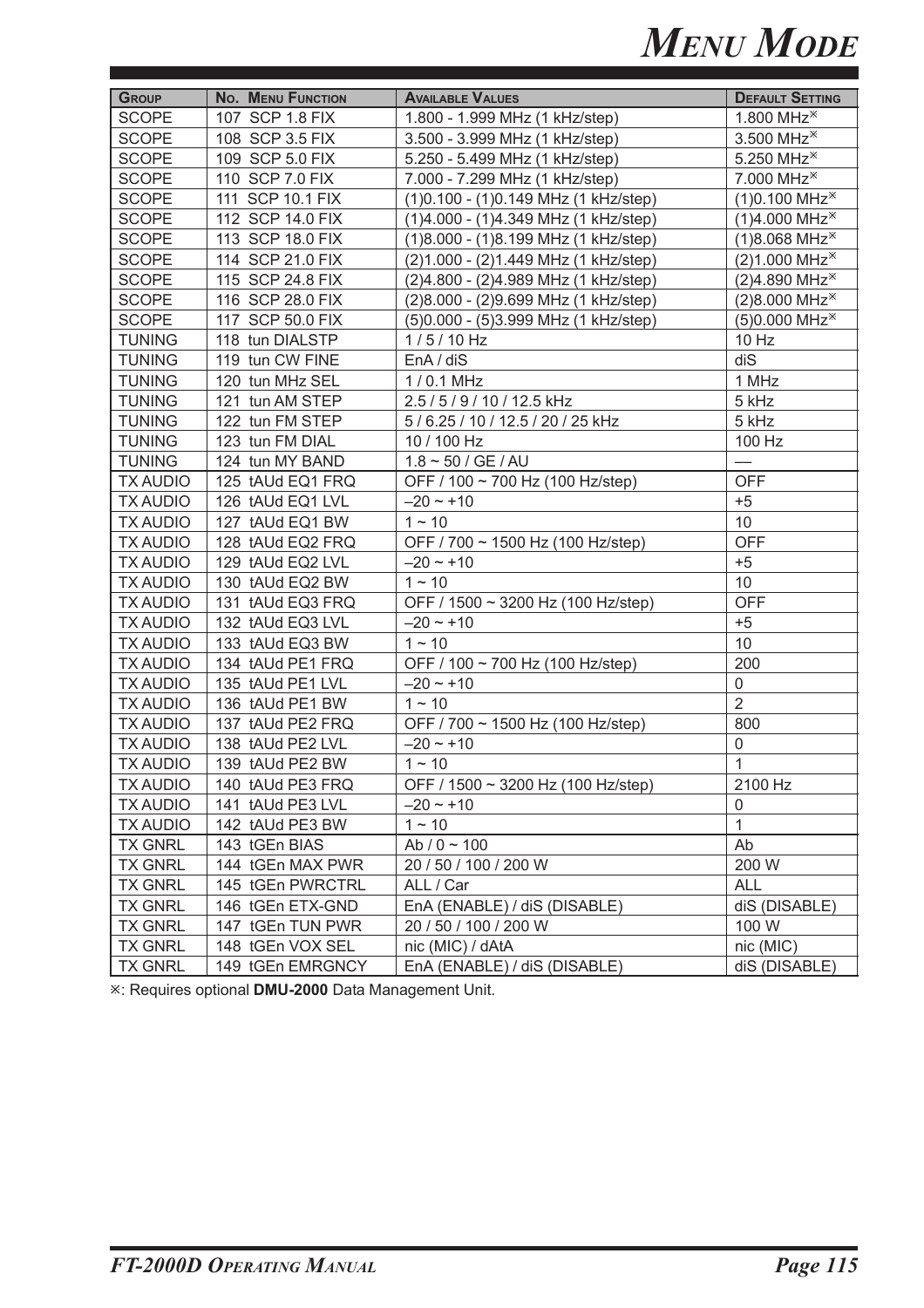### **AGC GROUP**

#### **001 AGc FST DLY**

**Function**: Sets the delay time for the AGC FAST mode of the Main band (VFO-A) receiver. **Available Values**: 20 ~ 4000 msec (20 msec/step) **Default Setting**: 300 msec

#### **002 AGc FST HLD**

**Function**: Sets the hang time of the AGC peak voltage for the AGC FAST mode of the Main band (VFO-A) receiver. **Available Values**:  $0 \sim 2000$  msec (20 msec/step) **Default Setting**: 20 msec

#### **003 AGc MID DLY**

**Function**: Sets the delay time for the AGC MID mode of the Main band (VFO-A) receiver. **Available Values**:  $20 \sim 4000$  msec (20 msec/step) **Default Setting**: 700 msec

#### **004 AGc MID HLD**

**Function**: Sets the hang time of the AGC peak voltage for the AGC MID mode of the Main band (VFO-A) receiver. **Available Values**: 0 ~ 2000 msec (20 msec/step) **Default Setting**: 20 msec

#### **005 AGc SLW DLY**

Function: Sets the delay time for the AGC SLOW mode of the Main band (VFO-A) receiver. Available Values:  $20 \sim 4000$  msec (20 msec/step) Default Setting: 2000 msec

#### **006 AGc SLW HLD**

**Function**: Sets the hang time of the AGC peak voltage for the AGC SLOW mode of the Main band (VFO-A) receiver. **Available Values**:  $0 \sim 2000$  msec (20 msec/step) **Default Setting**: 20 msec

### **DISPLAY GROUP**

#### **007 diSP COLOR**

**Function**: Selects the Display color when the optional Data Management Unit (**DMU-2000**) is connected.

**Available Values**: bL1 / bL2 / bL3 / ub1 / ub2

bL1: COOL BLUE

bL2: CONTRAST BLUE

bL3: FLASH WHITE ub1: CONTRAST UMBER

ub2: UMBER

**Default Setting**: bL1 (COOL BLUE)

#### ADVICE:

If the optional **DMU-2000** Data Management Unit is not connected, this adjustment has no effect.

#### **008 diSP DIM MTR**

**Function**: Setting of the meter brightness level when "DIM" is selected.

**Available Values**: 0 ~ 15 **Default Setting**: 7

#### **009 diSP DIM VFD**

**Function**: Setting of the frequency display brightness level when "DIM" is selected.

**Available Values**: 0 ~ 7 **Default Setting**: 4

#### **010 diSP BAR SEL**

**Function**: Selects one of three parameters to be viewed on the Tuning Offset Indicator.

**Available Values**: CLAr / C-tn / u-tn

#### **Default Setting**: C-tn

CLAr: Displays relative clarifier offset.

- C-tu: Displays relative CW tuning offset between the incoming signal and transmitted frequency.
- u-tn: Displays the peak position of the VRF or μ-TUNE filter.

#### NOTE:

The μ-TUNE filter is an option.

#### **011 diSP PK HLD**

**Function**: Selects the peak hold time of the Sub (VFO-B) receiver's S-meter. **Available Values**: OFF / 0.5 / 1.0 / 2.0 sec

**Default Setting**: OFF

#### **012 diSP RTR STU**

**Function**: Selects the starting point of your rotator controller's indicator needle. **Available Values**: 0 / 90 / 180 / 270° **Default Setting**: 0°

#### **013 diSP RTR ADJ**

**Function**: Adjusts the indicator needle precisely to the starting point set in menu item "012 diSP RTR STU." Available Values:  $-30 \sim 0^{\circ}$ Default Setting: 0°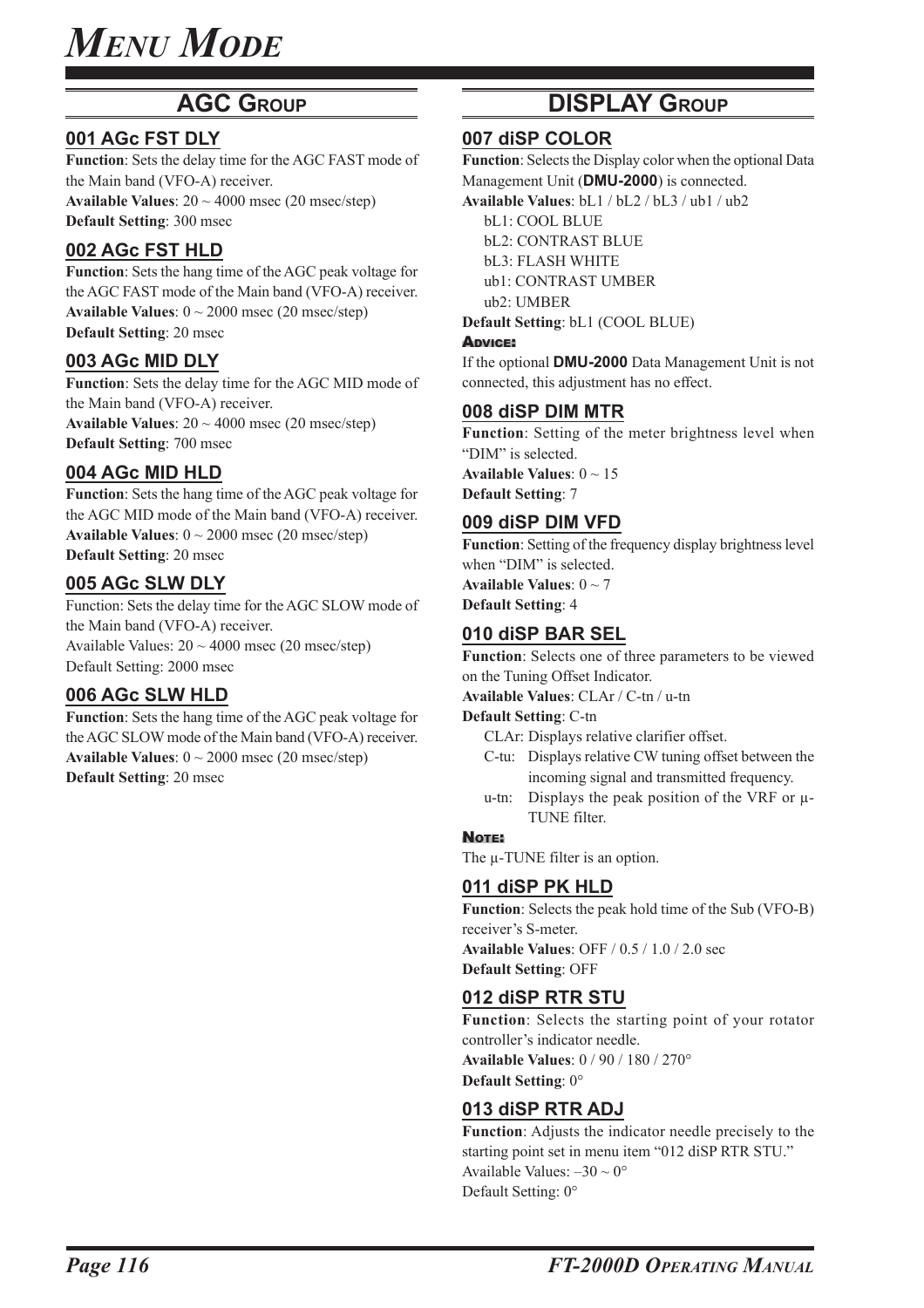### **DISPLAY GROUP KEYER GROUP**

#### **014 diSP QMB MKR**

Function: Enables/Disables the QMB Marker (White arrow " $\nabla$ ") to display on the Spectrum Band Scope when the optional **DMU-2000** Data Management Unit is connected.

Available Values: On / OFF Default Setting: On

#### ADVICE:

If the optional **DMU-2000** Data Management Unit is not connected, this adjustment has no effect.

#### **015 diSP LVL IND**

**Function**: Enables/Disables the Sub band (VFO-B) frequency display to show each frequency or value while each of the enabled knob is turned.

**Available Values**: PI (PITCH) / SP (SPEED) / CO (CON-TOUR) / nO (NOTCH) / dn (DNR) / Cd (CW DELAY) / Ud (VOX DEALAY) / rP (RF POWER) / nG (MIC GAIN) / Pr (PROCESSOR GAIN) / SH (IF SHIFT) / UI (IF WIDTH)

To disable the "function," rotate the [**SUB VFO-B**] knob to recall the "function" to be disabled, then press the [**ENT**] key to change this setting to "OFF" (a "E" notation will replace the "d" notation). Repeat the same procedures to enable a function (setting it to "ON" ("E" notation appears)").

### **DVS GROUP**

#### **016 dUS RX LVL**

**Function**: Sets the audio output level from the voice memory.

**Available Values**: 0 ~ 100 **Default**: 50

#### **017 dUS TX LVL**

**Function**: Sets the microphone input level to the voice memory **Available Values**: 0 ~ 100 **Default**: 50

#### **018 tEy BEACON**

**Function**: Sets the interval time between repeats of the beacon message.

**Available Values**: OFF / 1 ~ 255 sec **Default Setting**: OFF

#### **019 tEy NUM STL**

**Function**: Selects the Contest Number "Cut" format for an imbedded contest number.

**Available Values**: 1290 / AunO / Aunt / A2nO / A2nt /

12nO / 12nt **Default Setting**: 1290

1290: Does not abbreviate the Contest Number

- AunO:Abbreviates to "A" for "One," "U" for "Two," "N" for "Nine," and "O" for "Zero."
- Aunt: Abbreviates to "A" for "One," "U" for "Two," "N" for "Nine," and "T" for "Zero."
- A2nO: Abbreviates to "A" for "One," "N" for "Nine," and "O" for "Zero."
- A2nt: Abbreviates to "A" for "One," "N" for "Nine," and "T" for "Zero."
- 12nO: Abbreviates to "N" for "Nine," and "O" for "Zero."
- 12nt: Abbreviates to "N" for "Nine," and "T" for "Zero."

#### **020 tEy CONTEST**

**Function**: Enters the initial contest number that will increment/decrement after sending during contest QSOs.

**Available Values**: 1 ~ 9999

#### **Default Setting**: 1

ADVICE:

Press the [**CLEAR**] button to reset the contest number to  $~^{4}$   $\cdot$   $\cdot$   $\cdot$   $\cdot$ 

#### **021 tEy CW MEM1**

**Function**: Permits entry of the CW message for message register 1.

**Available Values**: tyP1 / tyP2

**Default Setting**: tyP2

- tyP1: You may enter the CW message from the front panel's Function Keys.
- tyP2: You may enter the CW message from the CW keyer.

#### **022 tEy CW MEM2**

**Function**: Permits entry of the CW message for message register 2.

**Available Values**: tyP1 / tyP2

**Default Setting**: tyP2

- tyP1: You may enter the CW message from the front panel's Function Keys.
- tyP2: You may enter the CW message from the CW keyer.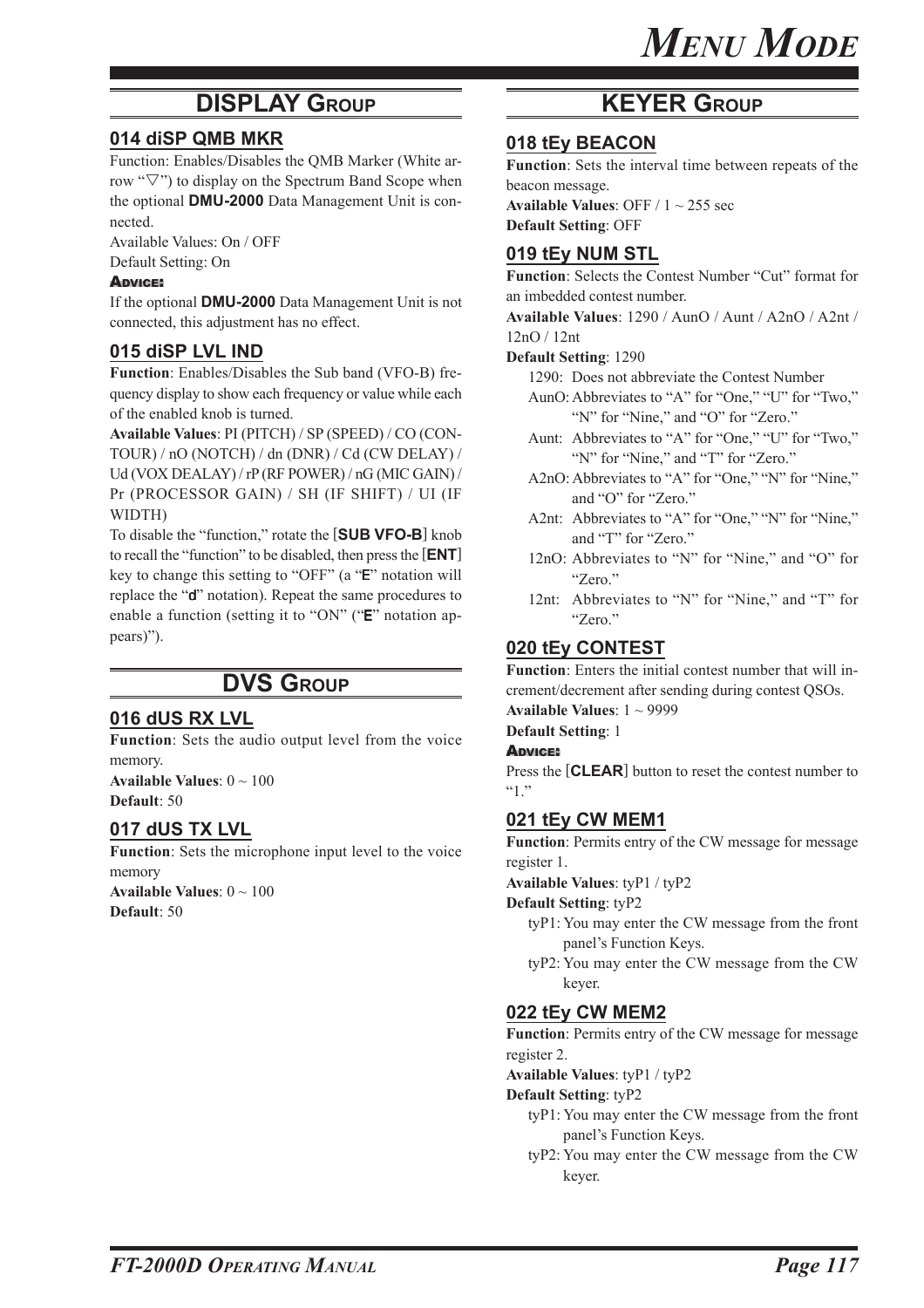### **KEYER GROUP**

#### **023 tEy CW MEM3**

**Function**: Permits entry of the CW message for message register 3.

**Available Values**: tyP1 / tyP2

#### **Default Setting**: tyP2

- tyP1: You may enter the CW message from the front panel's Function Keys.
- tyP2: You may enter the CW message from the CW keyer.

#### **024 tEy CW MEM4**

**Function**: Permits entry of the CW message for message register 4.

**Available Values**: tyP1 / tyP2

#### **Default Setting**: tyP2

- tyP1: You may enter the CW message from the front panel's Function Keys.
- tyP2: You may enter the CW message from the CW keyer.

#### **025 tEy CW MEM5**

**Function**: Permits entry of the CW message for message register 5.

**Available Values**: tyP1 / tyP2

#### **Default Setting**: tyP2

- tyP1: You may enter the CW message from the front panel's Function Keys.
- tyP2: You may enter the CW message from the CW keyer.

#### ADVICE:

If the optional **FH-2** Remote Control Keypad is not connected, this adjustment has no effect.

### **GENERAL GROUP**

#### **026 GEnE ANT SEL**

**Function**: Sets the method of antenna selection.

Available Values: bAnd / rEG

#### **Default Setting**: bAnd

- bAnd:The antenna is selected in accordance with the operating band.
- rEG: The antenna is selected in accordance with the band stack (different antennas may be utilized on the same band, if so selected in the band stack).

#### **027 GEnE BEP LVL**

**Function**: Sets the beep level. **Available Values**: 0 ~ 100 **Default Setting**: 50

#### **028 GEnE CAT BPS**

**Function**: Sets the transceiver's computer-interface circuitry for the CAT baud rate to be used. **Available Values**: 4800 / 9600 / 192H(19200) / 384H (38400) bps **Default Setting**: 4800 bps

#### **029 GEnE CAT TOT**

**Function**: Sets the Time-Out Timer countdown time for a CAT command input. **Available Values**: 10 / 100 / 1000 / 3000 msec **Default Setting**: 10 msec The Time-Out Timer shuts off the CAT data input after the continuous transmission of the programmed time.

#### **030 GEnE CAT RTS**

**Function**: Enables/Disables the RTS port of the CAT jack. **Available Values**: On/OFF **Default Setting**: On

#### **031 GEnE CAT IND**

**Function**: Enables/Disables the flashing of the Data LED inside the [**CS**] switch in conjunction with the CAT commands. **Available Values**: On / OFF

**Default Setting**: On

#### **032 GEnE MEM GRP**

**Function**: Enables/Disables Memory Group Operation. **Available Values**: On / OFF **Default Setting**: OFF

#### **033 GEnE Q SPLIT**

**Function**: Selects the tuning offset for the Quick Split feature.

**Available Values:**  $-20 \sim 0 \sim +20$  kHz (1 kHz Step) **Default Setting**: +5 kHz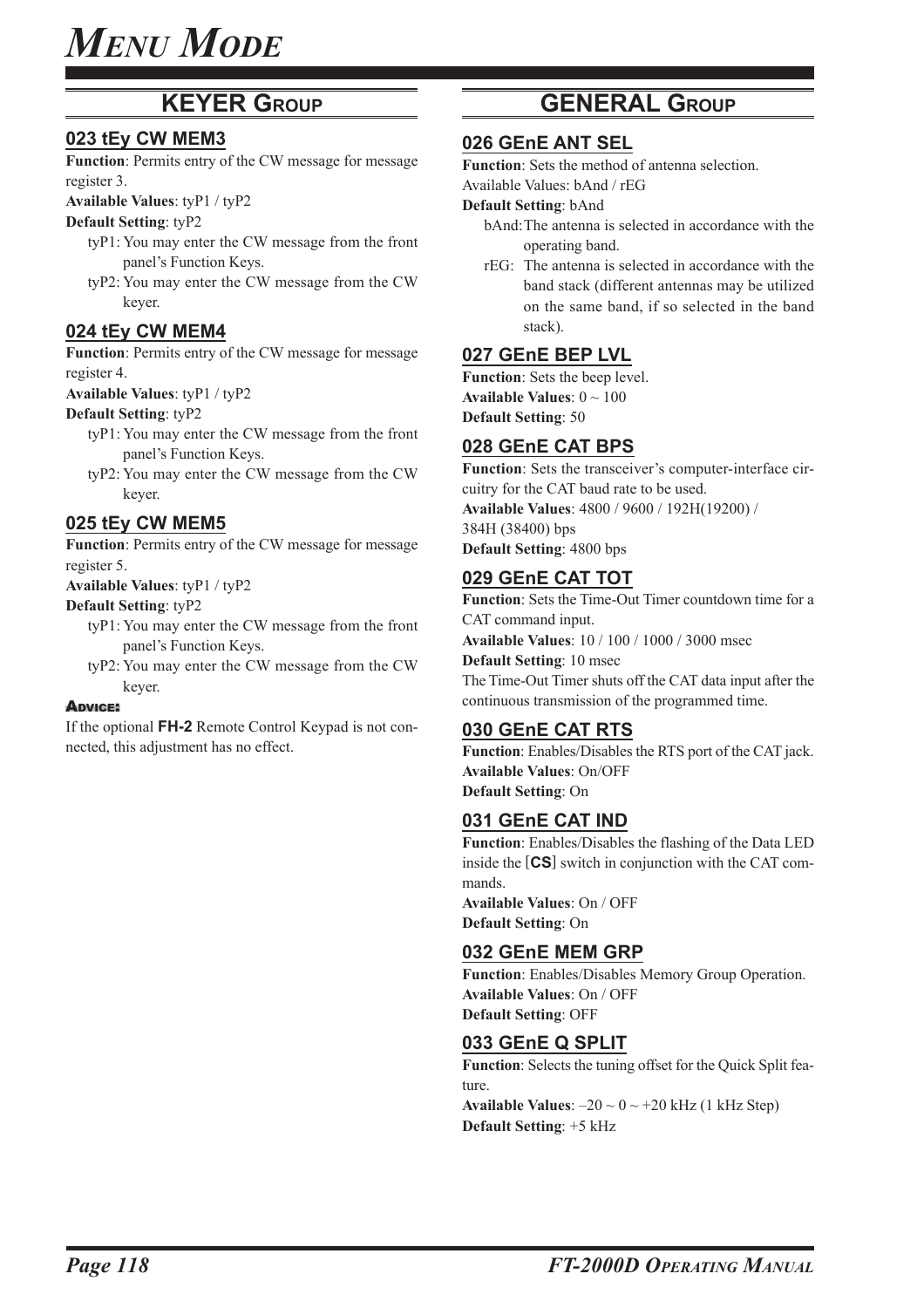### **GENERAL GROUP**

### **034 GEnE TRACK**

**Function**: Sets the VFO Tracking feature. **Available Values**: OFF / bAND / FrEq

#### **Default Setting**: OFF

OFF: Disables the VFO Tracking feature.

- bAND: When you change bands on the Main (VFO-A) side, the Sub (VFO-B) band's VFO will automatically change to be the same as that of VFO-A.
- FrEq: This function is the almost same as "bAND," however, furthermore, the Sub band's (VFO-B) frequency changes together with the Main Band's (VFO-A) frequency when turning the Main Dial Tuning knob.

#### **035 GEnE TX TOT**

**Function**: Sets the Time-Out Timer countdown time. **Available Values**: OFF / 3 / 5 / 10 / 15 / 20 / 30 min **Default Setting**: OFF

The Time-Out Timer shuts off the transmitter after continuous transmission of the programmed time.

#### **036 GEnE TRV SET**

**Function**: Sets the 10's and 1's of the MHz digits display for operation with a transverter.

**Available Values**: 30 ~ 49 MHz

**Default Setting**: 44 MHz

The default setting would be used with a 144 MHz transverter. If you connect a 430 MHz transverter to the radio, set this menu to "30" (the "100 MHz" digits are hidden on this radio).

#### **037 GEnE μT DIAL**

**Function**: Selects the μ-TUNE mode. **Available Values**: StP1 / StP2 / OFF

**Default Setting**: StP1

- StP1: Activates the μ-TUNE system using "COARSE" steps of the [**VRF**] knob (2 steps/ click) on the 7 MHz and lower amateur bands. On the 10/14 MHz bands, "FINE" [**VRF**] knob steps (1 step/click) will be used.
- StP2: Activates the μ-TUNE system using "FINE" steps of the [**VRF**] knob (1 step/click) on the 14 MHz and lower amateur bands on the Main band (VFO-A).
- OFF: Disables the μ-TUNE system. Activates the VRF feature on the 14 MHz and lower amateur bands on the main band (VFO-A).

#### **ADVICE:**

If the optional RF μTuning Kit is not connected, this adjustment has no effect.

#### **038 GEnE SNB LVL**

**Function**: Adjusts the Sub band (VFO-B) receiver's IF Noise Blanker level, when the Noise Blanker is engaged. **Available Values**: nAin(MAIN) / 0~100

**Default Setting**: nAin(MAIN)

When this menu is set to "nAin(MAIN)," you may adjust the Noise Blanker level using the front panel's [**NB**] knob.

#### **039 GEnE SUB FIL**

**Function**: Defines the Sub band (VFO-B) receiver's CW narrow filter.

**Available Values**: 1200 / 500 / 300 Hz **Default Setting**: 1200 Hz

#### ADVICE:

This Menu item tells the microprocessor which (if any) optional filter has been installed.

#### **040 GEnE MIC SCN**

**Function**: Enables/disables scanning access via the microphone's [**UP**]/[**DWN**] keys. **Available Values**: On / OFF **Default Setting**: On

#### **041 GEnE SCN RSM**

**Function**: Selects the Scan Resume mode.

**Available Values**: CAr / 5SEc

**Default Setting**: 5SEc

- CAr: The scanner will hold until the signal disappears, then will resume after one second.
- 5SEc: The scanner will hold for five seconds, then resume whether or not the other station is still transmitting.

#### **042 GEnE ANTIVOX**

**Function**: Adjusts the Anti-VOX Trip Gain which is the level of negative feedback of receiver audio to the microphone, to prevent receiver audio from activating the transmitter (via the microphone) during VOX operation.

**Available Values**: 0 ~ 100

**Default Setting**: 50

#### **043 GEnE FRQ ADJ**

**Function**: Adjusts the reference oscillator. **Available Values:**  $-25 \sim 0 \sim +25$ 

#### **Default Setting**: 0

Connect a 50-Ohm dummy load and frequency counter to the antenna jack; adjust the [**SUB VFO-B**] knob so that the frequency counter reading is same as the VFO frequency while pressing the **PTT** switch.

#### ADVICE:

Do not perform this Menu item unless you have a highperformance frequency counter. Perform this Menu item after aging the transceiver and frequency counter sufficiently (at least 30 minutes).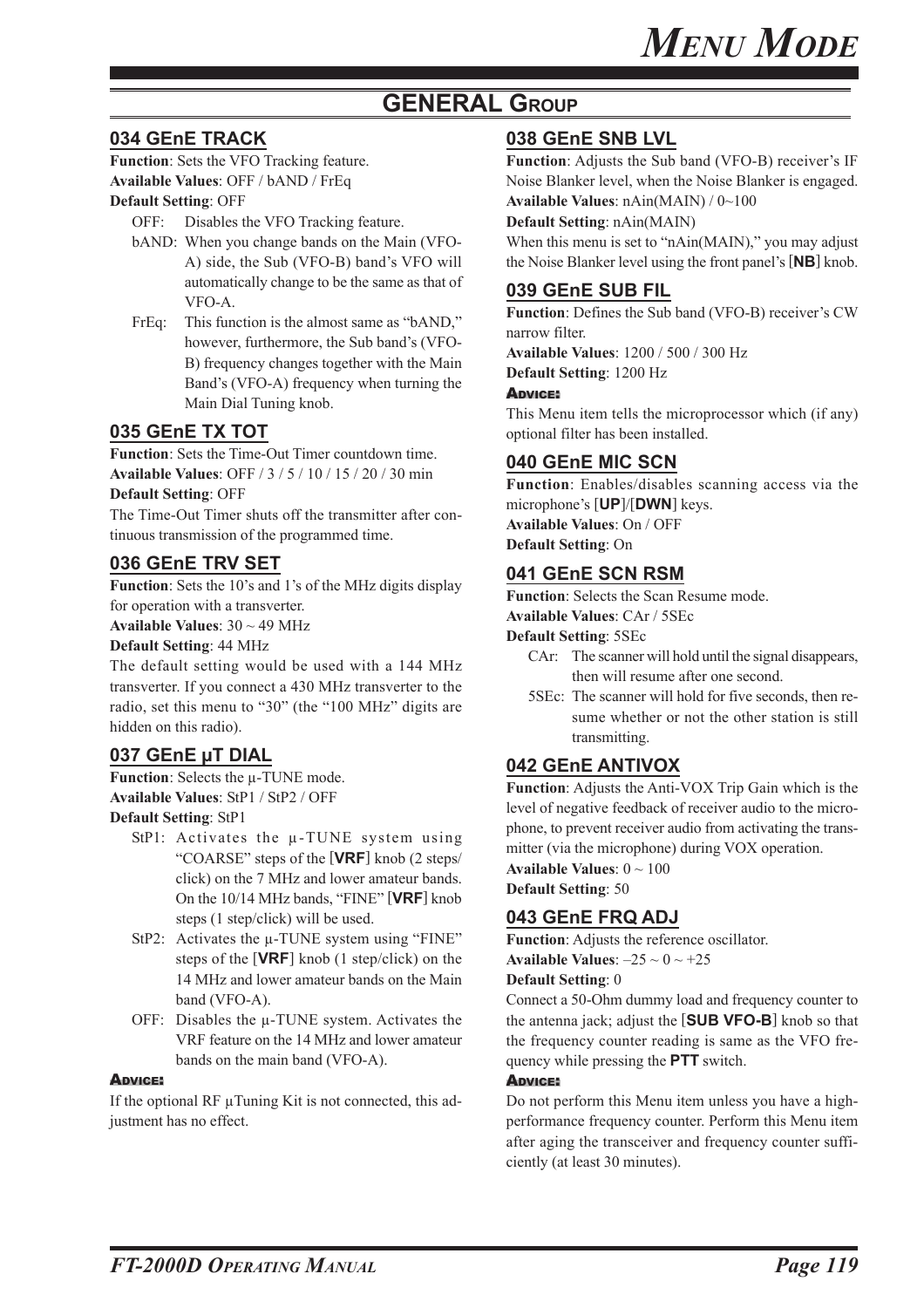### **S IF SFT** (**SUB BAND IF SHIFT**) **GROUP**

#### **044 S-iF LSB SFT**

**Function**: Sets the center frequency of the Sub band (VFO-B) receiver's IF filter in the LSB mode. **Available Values**: –1000 ~ +1000 Hz (20Hz/step) **Default Setting**: 0 Hz

#### **045 S-iF USB SFT**

**Function**: Sets the center frequency of the Sub band (VFO-B) receiver's IF filter in the USB mode. **Available Values:**  $-1000 \sim +1000$  Hz (20Hz/step) **Default Setting**: 0 Hz

#### **046 S-iF CWL SFT**

**Function**: Sets the center frequency of the Sub band (VFO-B) receiver's IF filter in the CW (LSB) mode. **Available Values:**  $-1000 \sim +1000$  Hz (20Hz/step) **Default Setting**: 0 Hz

#### **047 S-iF CWU SFT**

**Function**: Sets the center frequency of the Sub band (VFO-B) receiver's IF filter in the CW (USB) mode. **Available Values:**  $-1000 \sim +1000$  Hz (20Hz/step) **Default Setting**: 0 Hz

#### **048 S-iF RTTY**

**Function**: Sets the center frequency of the Sub band (VFO-B) receiver's IF filter in the RTTY mode. **Available Values:**  $-1000 \sim +1000$  Hz (20Hz/step) **Default Setting**: 0 Hz

#### **049 S-iF RTTY-R**

**Function**: Sets the center frequency of the Sub band (VFO-B) receiver's IF filter in the RTTY reverse mode. **Available Values:**  $-1000 \sim +1000$  Hz (20Hz/step) **Default Setting**: 0 Hz

#### **050 S-iF PKT-LSB**

**Function**: Sets the center frequency of the Sub band (VFO-B) receiver's IF filter in the Packet (LSB) mode. **Available Values:**  $-1000 \sim +1000$  Hz (20Hz/step) **Default Setting**: 0 Hz

#### **051 S-iF PKT-USB**

**Function**: Sets the center frequency of the Sub band (VFO-B) receiver's IF filter in the Packet (USB) mode. **Available Values:**  $-1000 \sim +1000$  Hz (20Hz/step) **Default Setting**: 0 Hz

### **MODE-AM GROUP**

#### **052 A3E MICGAIN**

**Function**: Sets the microphone gain for the AM mode. Available Values: Ur (VR)  $/ 0 \sim 100$ 

#### **Default Setting**: 30

When this menu is set to "Ur (VR)," you may adjust the microphone gain using the front panel's [**MIC**] knob.

#### **053 A3E MIC SEL**

**Function**: Selects the microphone to be used on the AM mode.

**Available Values**: Frnt / dAtA / PC

**Default Setting**: Frnt

- Frnt: Selects the microphone connected to the front panel's **MIC** jack while using the AM mode.
- dAtA: Selects the microphone connected to pin 1 of the **PACKET** Jack while using the AM mode.
- PC: This parameter is for future expansion of this transceiver's capabilities, but at this time is not supported.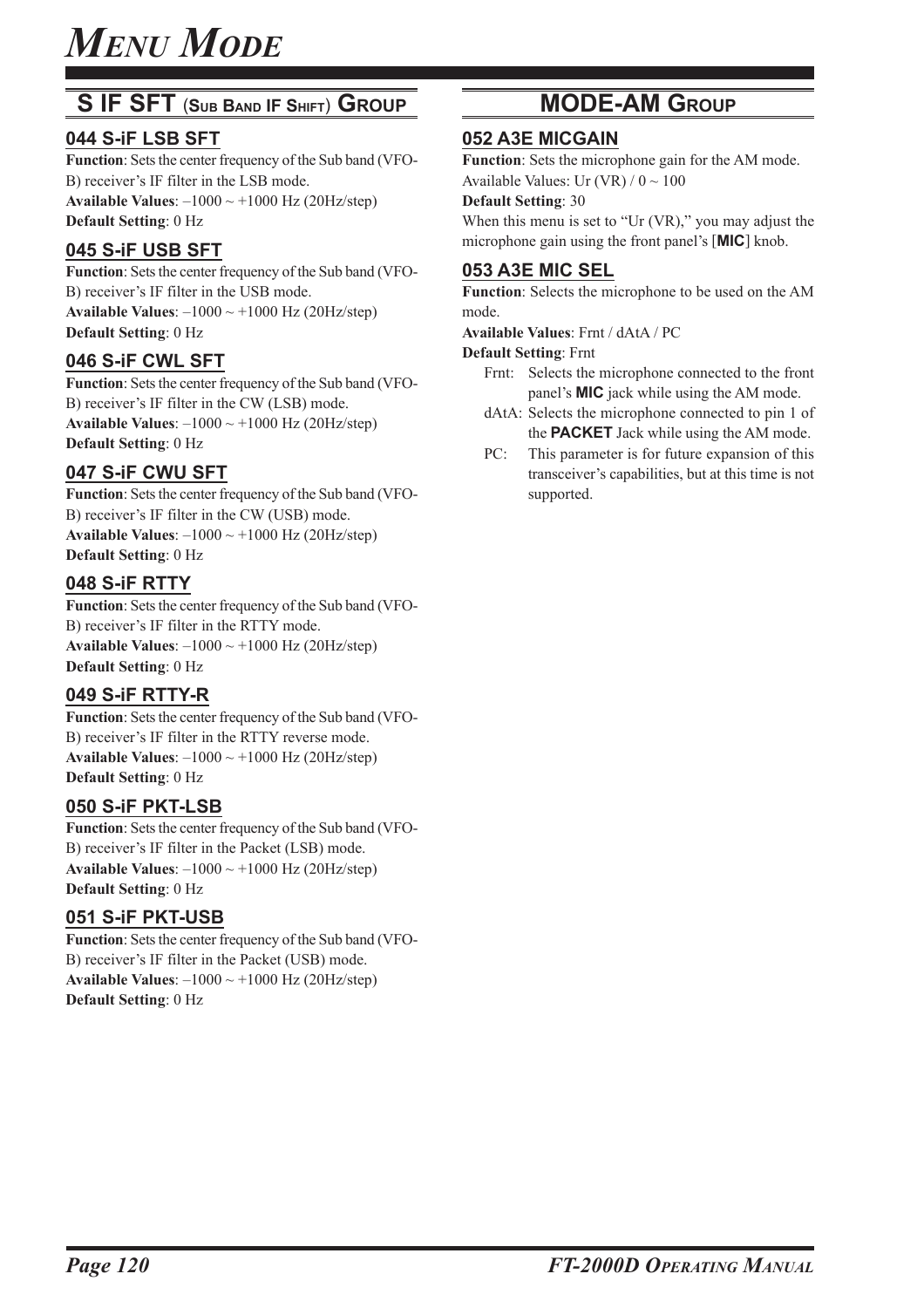### **MODE-CW GROUP**

### **054 A1A F-TYPE**

**Function**: Selects the desired keyer operation mode for the device connected to the front panel's **KEY** jack.

#### **Available Values**: OFF / buG / ELE / ACS

**Default Setting**: ELE

- OFF: Disables the front panel's keyer ("straight key" mode for use with external keyer or computerdriven keying interface).
- buG: Mechanical "bug" keyer emulation. One paddle produces "dits" automatically, while the other paddle manually produces "dahs."
- ELE: Iambic keyer with ACS (Automatic Character Spacing) disabled.
- ACS: Iambic keyer with ACS (Automatic Character Spacing) enabled.

#### **055 A1A F-REV**

**Function**: Selects the keyer paddle's wiring configuration for the **KEY** jack on the front panel.

**Available Values**: nor / rEU (REV)

#### **Default Setting**: nor

nor:  $Tip = Dot$ ,  $Ring = Dash$ ,  $Shaft = Ground$  $rEU$  (REV): Tip = Dash, Ring = Dot, Shaft = Ground

#### **056 A1A R-TYPE**

**Function**: Selects the desired keyer operation mode for the device connected to the rear panel's **KEY** jack.

**Available Values**: OFF / buG / ELE / ACS

#### **Default Setting**: ELE

- OFF: Disables the rear panel's keyer ("straight key" mode for use with external keyer or computerdriven keying interface).
- buG: Mechanical "bug" keyer emulation. One paddle produces "dits" automatically, while the other paddle manually produces "dahs."
- ELE: Iambic keyer with ACS (Automatic Character Spacing) disabled.
- ACS: Iambic keyer with ACS (Automatic Character Spacing) enabled.

#### **057 A1A R-REV**

**Function**: Selects the keyer paddle's wiring configuration for the **KEY** jack on the rear panel.

#### **Available Values**: nor / rEU (REV)

#### **Default Setting**: nor

nor:  $Tip = Dot$ ,  $Ring = Dash$ ,  $Shaft = Ground$  $rEU$  (REV): Tip = Dash, Ring = Dot, Shaft = Ground

#### **058 A1A CW AUTO**

**Function**: Enables/disables CW keying while operating on SSB.

**Available Values**: OFF / 50 / On

#### **Default Setting**: OFF

- OFF: Disables CW keying while operating on SSB.
- 50: Enables CW keying only while operating SSB on 50 MHz (but not HF).
- On: Enables CW keying while operating on SSB (all TX bands).

#### NOTE:

This feature allows you to move someone from SSB to CW without having to change modes on the front panel.

#### **059 A1A BFO**

**Function**: Sets the CW carrier oscillator injection side for the CW mode.

**Available Values**: USb / LSb / Auto

#### **Default Setting**: USb

- USb: Injects the CW carrier oscillator on the USB side. LSb: Injects the CW carrier oscillator on the LSB side.
- Auto: Injects the CW carrier oscillator on the LSB side while operating on the 7 MHz band and below, and the USB side while operating on the 10 MHz band and up.

#### **060 A1A BK-IN**

**Function**: Sets the CW "break-in" mode.

#### **Available Values**: SEni / FuLL

#### **Default Setting**: SEni

- SEni (SEMI): The transceiver will operate in the semi break-in mode. The delay (receiver recovery) time is set by the front panel's [**DELAY**] knob.
- FuLL: The transceiver will operate in the full break-in (QSK) mode.

#### **061 A1A SHAPE**

Function: Selects the CW carrier wave-form shape (rise/ fall times).

**Available Values**: 1 / 2 / 4 / 6 msec

**Default Setting**: 4 msec

#### **062 A1A WEIGHT**

**Function**: Sets the Dot:Dash ratio for the built-in electronic keyer. **Available Values**: (1:) 2.5 ~ 4.5

**Default Setting**: 3.0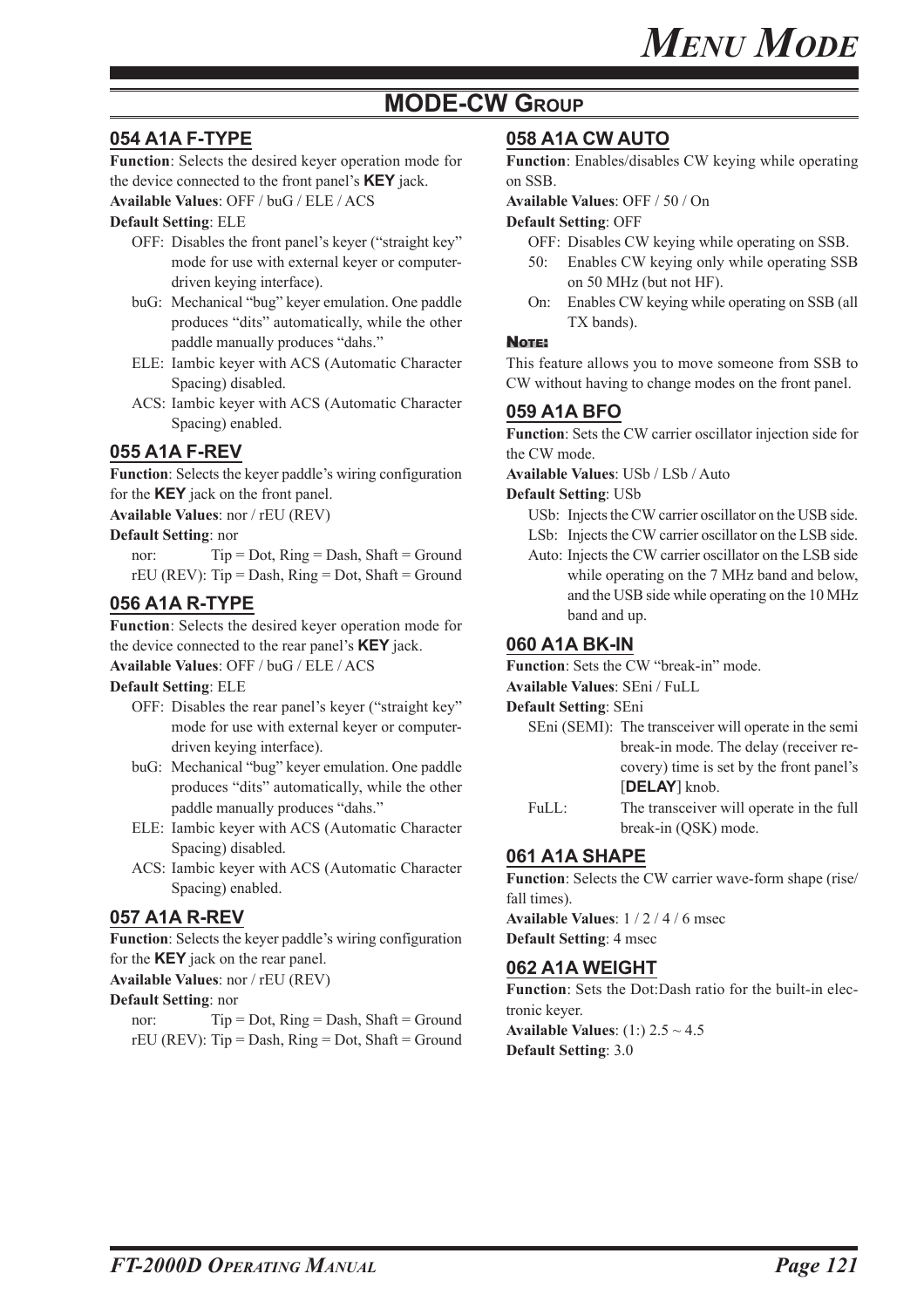### **MODE-CW GROUP**

#### **063 A1A FRQDISP**

**Function**: Selects the frequency Display Format for the CW mode.

**Available Values**: dir / OFSt

**Default Setting**: OFSt

|                      | dir (Direct Frequency): Displays the receiver carrier |
|----------------------|-------------------------------------------------------|
|                      | frequency, without any offset                         |
|                      | added. When changing                                  |
|                      | modes between SSB and CW,                             |
|                      | the frequency display re-                             |
|                      | mains constant.                                       |
| OFSt (Pitch Offset): | This frequency display re-                            |
|                      | flects the added BFO offset.                          |

#### **064 A1A PC KYNG**

**Function**: Enables/disables CW keying from the "PACKET PTT" terminal (pin 3) on the rear panel's **PACKET** jack while operating on the CW mode. **Available Values**: EnA (Enable) / diS (Disable) **Default Setting**: diS (Disable)

#### **065 A1A QSKTIME**

**Function**: Selects the time delay between when the **PTT** is keyed and the carrier is transmitted during QSK operation when using the internal keyer.

**Available Values**: 15 / 20 / 25 / 30 msec **Default Setting**: 15 msec

### **MODE-DAT GROUP**

#### **066 dAtA DATA IN**

**Function**: Selects the data input path to be used on the PKT mode.

**Available Values**: dAtA / PC

**Default Setting**: dAtA

- dAtA:Uses the data input line connected to pin 1 of the **PACKET** jack while using the PKT mode.
- PC: This parameter is for future expansion of this transceiver's capabilities, but at this time is not supported.

#### **067 dAtA DT GAIN**

**Function**: Sets the data input level from the TNC to the AFSK modulator.

**Available Values**: 0 ~ 100 **Default Setting**: 50

#### **068 dAtA DT OUT**

**Function**: Selects the receiver to be connected to the data output port (pin 4) of the **PACKET** jack. **Available Values**: nAin (Main) / Sub **Default Setting**: nAin (Main)

#### **069 dAtA OUT LVL**

**Function**: Sets the AFSK data output level at the output port (pin 4) of the **PACKET** jack. **Available Values**: 0 ~ 100 **Default Setting**: 50

#### **070 dAtA VOX DLY**

Function: Adjusts the "VOX" delay (receiver recovery) time on the PKT mode. **Available Values**: 30 ~ 3000 msec **Default Setting**: 300 msec

#### **071 dAtA V GAIN**

**Function**: Adjusts the "VOX" gain on the PKT mode. **Available Values**: 0 ~ 100 **Default Setting**: 50

#### **072 dAtA PKTDISP**

Function: Sets the packet frequency display offset. **Available**: –3000 ~ +3000 Hz (10 Hz/step) **Default**: 0 Hz

#### **073 dAtA PKT SFT**

**Function**: Sets the carrier point during the SSB packet operation. **Available**: –3000 ~ +3000 Hz (10 Hz/step)

**Default**: 1000 Hz (typical center frequency for PSK31, etc.)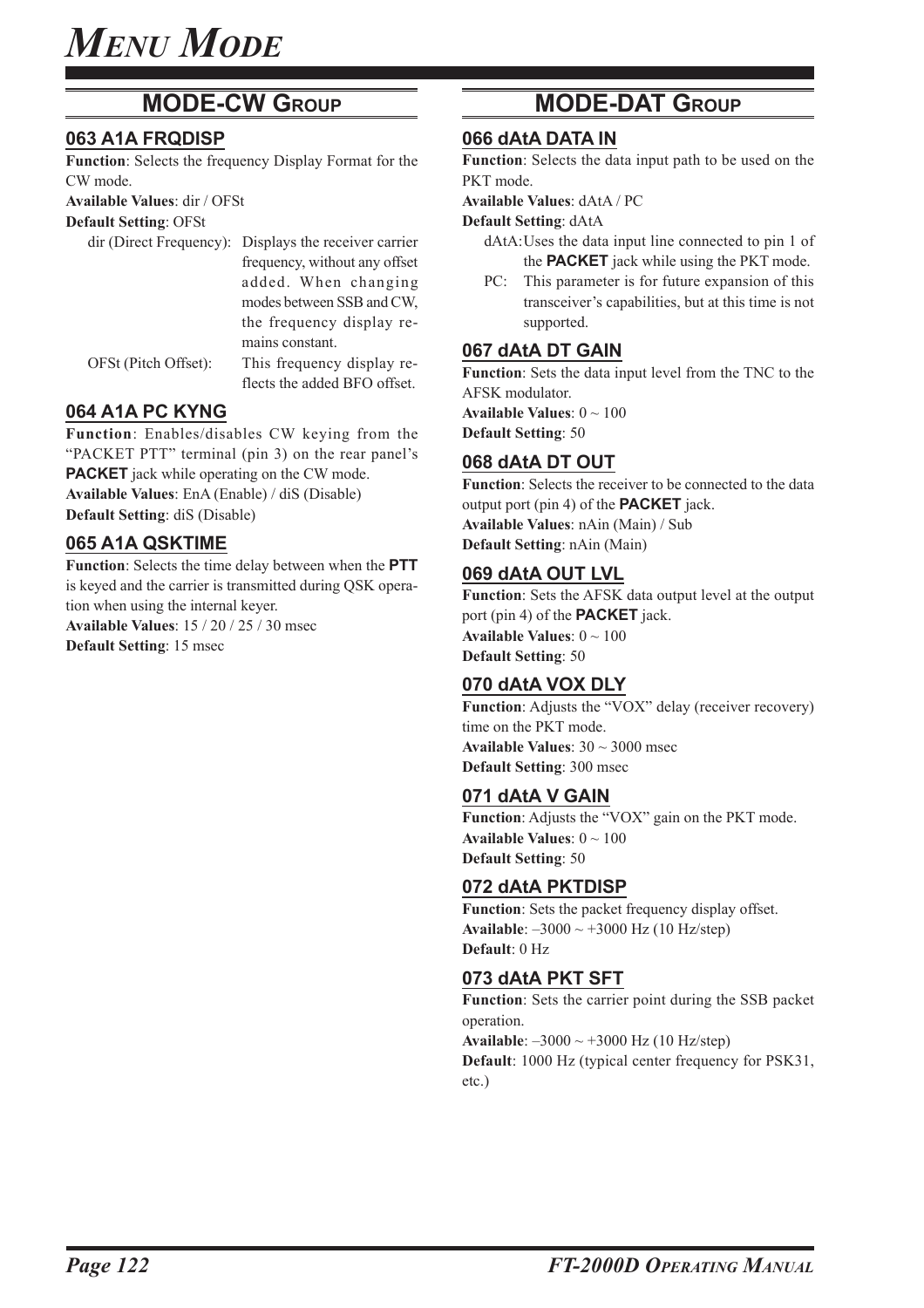### **MODE-FM GROUP**

#### **074 F3E MICGAIN**

**Function**: Sets the microphone gain for the FM mode. **Available Values**: Ur  $(VR) / 0 \sim 100$ 

#### **Default Setting**: 50

When this menu is set to "Ur (VR)," you may adjust the microphone gain using the front panel's [**MIC**] knob.

#### **075 F3E MIC SEL**

**Function**: Selects the microphone to be used on the FM mode.

**Available Values**: Frnt / dAtA / PC

#### **Default Setting**: Frnt

- Frnt (FRONT): Selects the microphone connected to the front panel's **MIC** jack while using the FM mode.
- dAtA: Selects the microphone connected to pin 1 of the **PACKET** Jack while using the FM mode.
- PC: This parameter is for future expansion of this transceiver's capabilities, but at this time is not supported.

#### **076 F3E 28 RPT**

**Function**: Sets the magnitude of the repeater shift on the 28 MHz band. **Available Values**: 0 ~ 1000 kHz (10 kHz/step)

**Default Setting**: 100 kHz

#### **077 F3E 50 RPT**

**Function**: Sets the magnitude of the repeater shift on the 50 MHz band. **Available Values**: 0 ~ 4000 kHz (10 kHz/step) **Default Setting**: 1000 kHz

### **MODE-RTY GROUP**

#### **078 rtty R PLRTY**

**Function**: Selects normal or reverse Mark/Space polarity for RTTY receive operation. **Available Values**: nor / rEU (REV) **Default Setting**: nor

#### **079 rtty T PLRTY**

**Function**: Selects normal or reverse Mark/Space polarity for RTTY transmit operation. **Available Values**: nor / rEU (REV) **Default Setting**: nor

#### **080 rtty RTY OUT**

**Function**: Selects the receiver to be connected to the data output port (pin 2) of the **RTTY** jack. **Available Values**: nAin (Main) / Sub **Default Setting**: nAin (Main)

#### **081 rtty OUT LEL**

**Function**: Sets the FSK RTTY data output level at the output port (pin 2) of the **RTTY** jack. **Available Values**: 0 ~ 100 **Default Setting**: 50

#### **082 rtty SHIFT**

**Function**: Selects the frequency shift for FSK RTTY operation.

**Available Values**:170 / 200 / 425 / 850 Hz **Default Setting**: 170 Hz

#### **083 rtty TONE**

**Function**: Selects the Mark tone for RTTY operation. **Available Values**: 1275 / 2125 Hz **Default Setting**: 2125 Hz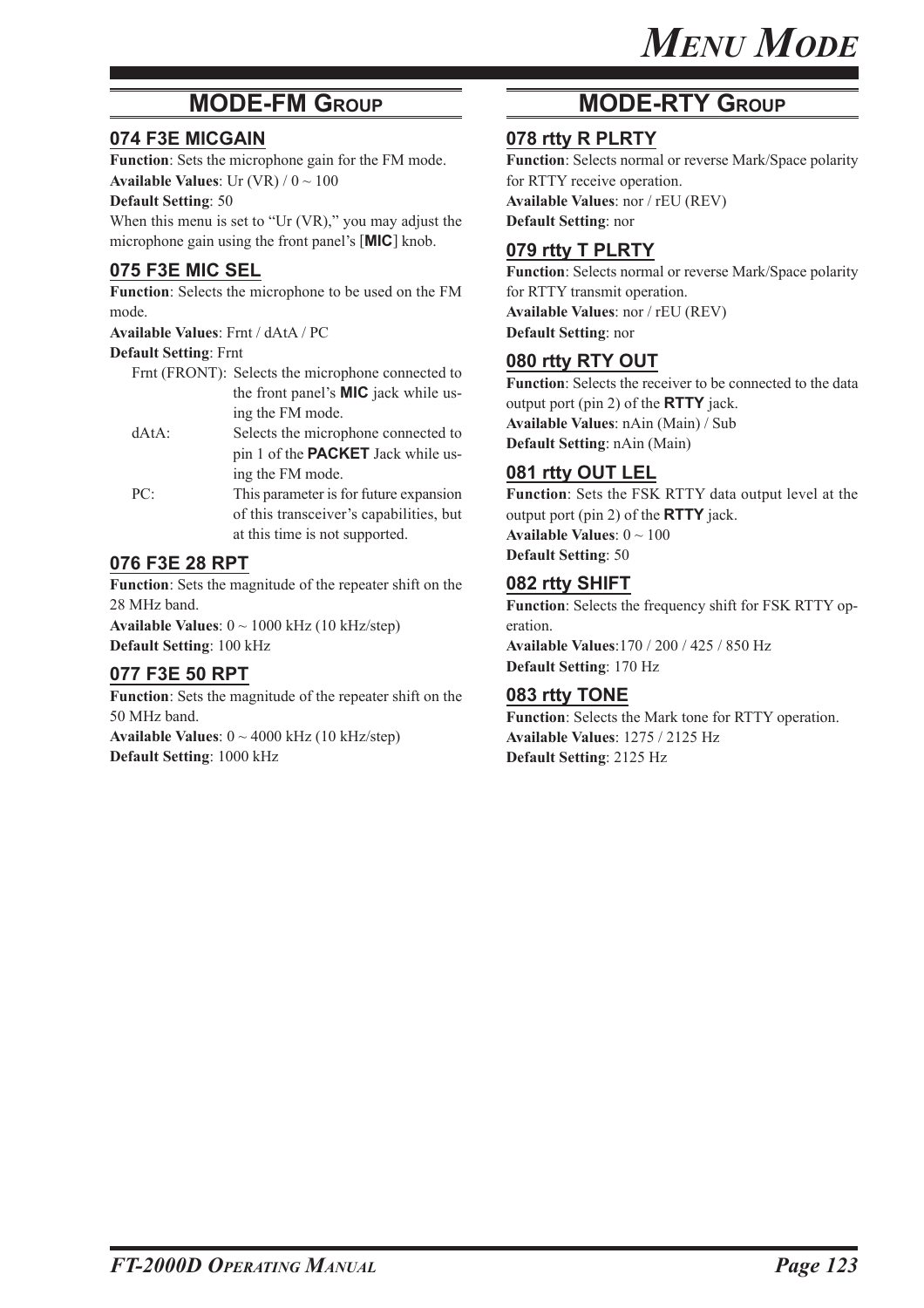### **MODE-SSB GROUP**

#### **084 J3E MIC SEL**

**Function**: Selects the microphone to be used on the SSB modes (LSB and USB).

**Available Values**: Frnt / dAtA / PC

**Default Setting**: Frnt

- Frnt (FRONT): Selects the microphone connected to the front panel's **MIC** jack while using the SSB modes.
- dAtA: Selects the microphone connected to pin 1 of the **PACKET** Jack while using the SSB modes.
- PC: This parameter is for future expansion of this transceiver's capabilities, but at this time is not supported.

#### **085 J3E TX BPF**

**Function**: Selects the audio passband of the DSP modulator on the SSB mode.

**Available Values**: 1-30 / 1-29 / 2-28 / 3-27 / 4-26 / 3000

- 1-30: 50-3000(Hz)
- 1-29: 100-2900(Hz)
- 2-28: 200-2800(Hz)
- 3-27: 300-2700(Hz)
- 4-26: 400-2600(Hz)
- 3000: 3000WB
- **Default Setting**: 3-27 (300-2700 Hz)

#### NOTE:

The apparent power output, when using the widest bandwidths, may seem lower. This is normal, and it occurs because the available transmitter power is distributed over a wider bandwidth. The greatest compression of power output, conversely, occurs when using the "4-26" setting (400- 2600 Hz), and this setting is highly recommended for contest or DX pile-up work.

#### **086 J3E LSB CAR**

**Function**: Adjusts the receiver carrier point for the Main band's (VFO-A) LSB mode.

**Available Values:**  $-200$  Hz  $\sim$   $+200$  Hz (10 Hz/steps) **Default Setting**: 0 Hz

#### **087 J3E USB CAR**

**Function**: Adjusts the receiver carrier point for Main band's (VFO-A) USB mode. **Available Values:**  $-200$  Hz  $\sim$   $+200$  Hz (10 Hz/step) **Default Setting**: 0 Hz

#### **088 J3E SLSB CR**

**Function**: Adjusts the receiver carrier point for the Sub band's (VFO-B) LSB mode. **Available Values:**  $-200$  Hz  $\sim$   $+200$  Hz (10 Hz/step) **Default Setting**: 0 Hz

#### **089 J3E SUSB CR**

**Function**: Adjusts the receiver carrier point for Sub band's (VFO-B) USB mode. **Available Values:**  $-200$  Hz  $\sim$   $+200$  Hz (10 Hz/step) **Default Setting**: 0 Hz

### **RX AUDIO GROUP**

#### **090 rout AGC SLP**

**Function**: Selects the gain curve of the AGC amplifier. **Available Values**: nor / SLP

**Default Setting**: nor

- - nor (NORMAL): The AGC output level will follow a linear response to the antenna input level, while AGC is activated.
	- SLP (SLOPED): The AGC output level will increase at 1/10 the rate of the antenna input level, while AGC is activated.



#### **091 rout HEADPHN**

**Function**: Selects one of three audio mixing modes when using headphones during Dual Receive operation. **Available Values**: SEP / Con1 / Con2

#### **Default Setting**: SEP

- SEP (SEPARATE): Audio from the Main (VFO-A) receiver is heard only in the left ear, and Sub (VFO-B) receiver audio solely in the right ear.
- Con1 (COMBINE 1): Audio from both Main (VFO-A) and Sub (VFO-B) receivers can be heard in both ears, but Sub (VFO-B) audio is attenuated in the left ear and Main (VFO-A) audio is attenuated in the right ear.
- Con2 (COMBINE 2): Audio from both Main (VFO-A) and Sub (VFO-B) receivers is combined and heard equally in both ears.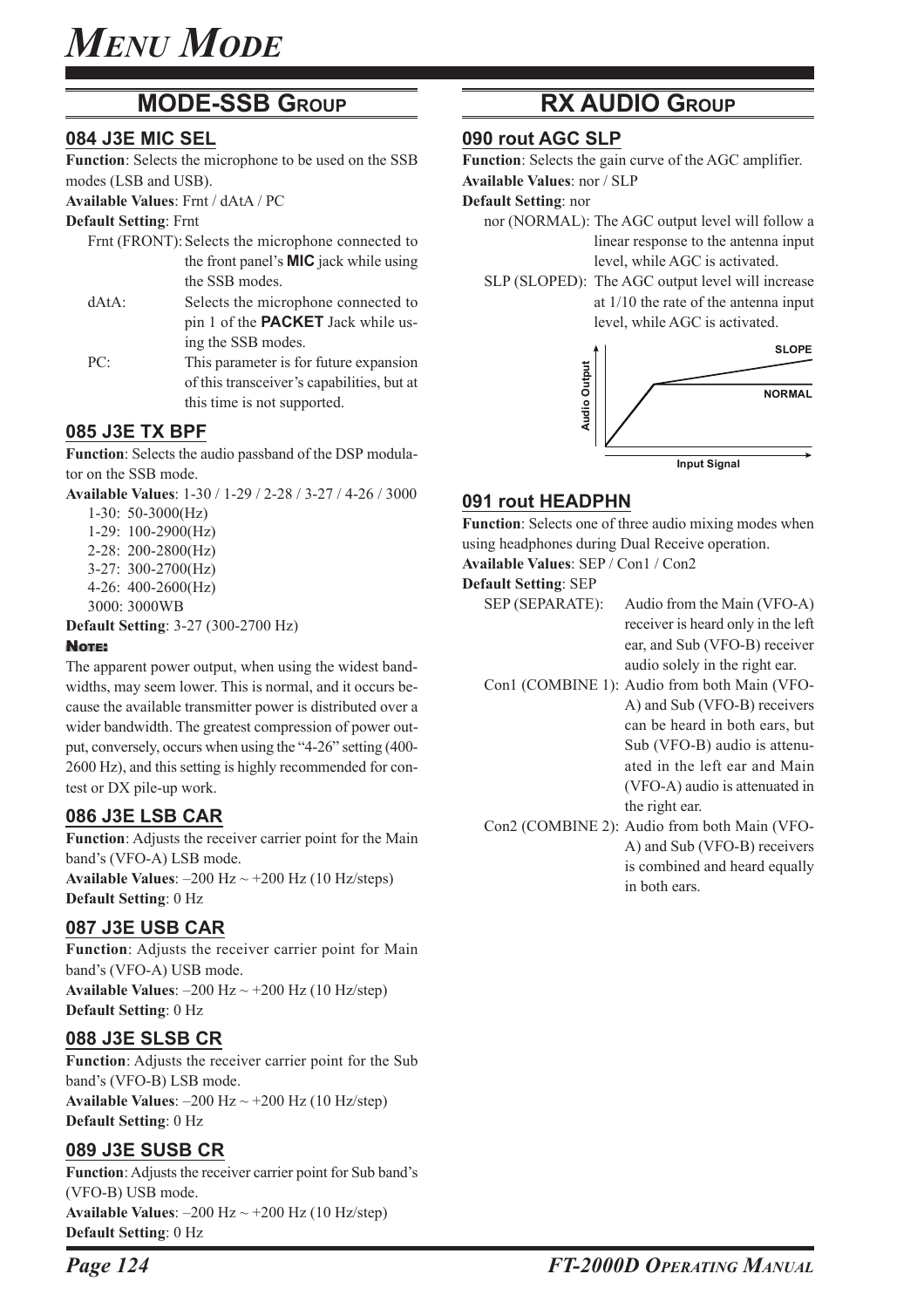### **RX DSP GROUP**

#### **092 rdSP CNTR LV**

**Function**: Adjusts the gain of the Contour filter. **Available Values:**  $-40 \sim +20$  dB **Default Setting**: –15 dB

#### **093 rdSP CNTR WI**

**Function**: Adjusts the Q-factor of the Contour filter. **Available Values**: 1 - 11 **Default Setting**: 10



#### **CONTOUR "GAIN" AND "Q"**

#### **094 rdSP NOTCH W**

**Function**: Selects the bandwidth of the DSP NOTCH filter

**Available Values**: nArr (Narrow) / uuid (Wide) **Default Setting**: uuid (Wide)

#### **095 rdSP CW SHAP**

**Function**: Selects the passband characteristics of the DSP filter for the CW mode. **Available Values**: SOFt / ShAP

**Default Setting**: ShAP

SOFt (SOFT): Primary importance is attached to the phase of the filter factor.

ShAP (SHARP): Primary importance is attached to the amplitude of the filter factor.

#### **096 rdSP CW SLP**

**Function**: Selects the shape factor of the DSP filter for the CW mode. **Available Values**: StP(STEEP) / nEd(MEDIUM) / GEnt(GENTLE) **Default Setting**: nEd (MEDIUM)

#### **097 rdSP CW NARR**

**Function**: Selects the passband of the DSP filter for the CW "Narrow" mode. **Available Values**: 25 / 50 / 100 / 200 / 300 / 400 / 500 / 800 / 1200 / 1400 / 1700 / 2000 Hz **Default Setting**: 500 Hz

#### **098 rdSP PKT SHP**

**Function**: Selects the passband characteristics of the DSP filter for the PKT mode.

**Available Values**: SOFt / ShAP

#### **Default Setting**: ShAP

SOFt (SOFT): Primary importance is attached to the phase of the filter factor.

ShAP (SHARP): Primary importance is attached to the amplitude of the filter factor.

#### **099 rdSP PKT SLP**

**Function**: Selects the shape factor of the DSP filter for the PKT mode.

**Available Values**: StP(STEEP) / nEd(MEDIUM) / GEnt(GENTLE)

**Default Setting**: nEd (MEDIUM)

#### **100 rdSP PKT NAR**

**Function**: Selects the passband of the DSP filter for the PKT "Narrow" mode. **Available Values**: 25 / 50 / 100 / 200 / 300 / 400 Hz **Default Setting**: 300 Hz

#### **101 rdSP RTY SHP**

**Function**: Selects the passband characteristics of the DSP filter for the RTTY mode.

**Available Values**: SOFt / ShAP

**Default Setting**: ShAP

SOFt (SOFT): Primary importance is attached to the phase of the filter factor.

ShAP (SHARP): Primary importance is attached to the amplitude of the filter factor.

#### **102 rdSP RTY SLP**

**Function**: Selects the shape factor of the DSP filter for the RTTY mode.

**Available Values**: StP(STEEP) / nEd(MEDIUM) / GEnt(GENTLE)

**Default Setting**: nEd (MEDIUM)

#### **103 rdSP RTY NAR**

**Function**: Selects the passband of the DSP filter for the RTTY "Narrow" mode. **Available Values**: 25 / 50 / 100 / 200 / 300 / 400 Hz **Default Setting**: 300 Hz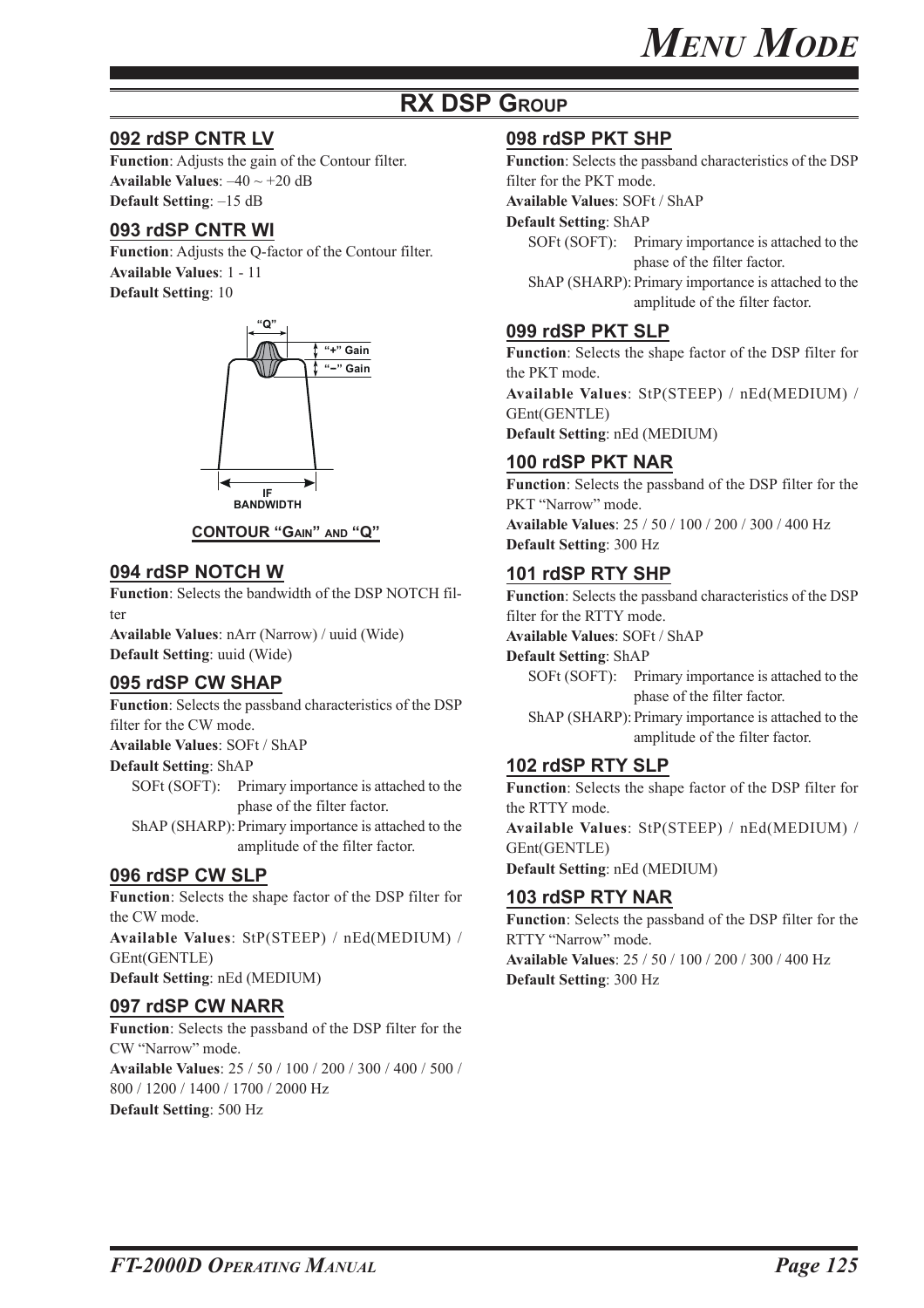### **RX DSP GROUP**

#### **104 rdSP SSB SHP**

**Function**: Selects the passband characteristics of the DSP filter for the SSB modes (LSB and USB).

#### **Available Values**: SOFt / ShAP

**Default Setting**: ShAP

- SOFt (SOFT): Primary importance is attached to the phase of the filter factor.
- ShAP (SHARP): Primary importance is attached to the amplitude of the filter factor.

#### **105 rdSP SSB SLP**

**Function**: Selects the shape factor of the DSP filter for the SSB modes (LSB and USB).

**Available Values**: StP(STEEP) / nEd(MEDIUM) / GEnt(GENTLE)

**Default Setting**: nEd (MEDIUM)

#### **106 rdSP SSB NAR**

*Function*: Selects the passband of the DSP filter for the "Narrow" SSB mode.

**Available Values**: 200 / 400 / 600 / 850 / 1100 / 1350 / 1500 / 1650 / 1800 / 1950 / 2100 / 2250 Hz

**Default Setting**: 1800 Hz



**DSP FILTER PASSBAND** 



**DSP FILTER SHAPE** 

### **SCOPE GROUP**

#### ADVICE:

This group's adjustment has no effect, if the optional DMU-2000 Data Management Unit is not connected.

#### **107 SCP 1.8 FIX**

**Function**: Selects the scan start frequency of the FIX mode Spectrum Scope while monitoring on the 160 m amateur band.

**Available Values**: 1.800 - 1.999 MHz (1 kHz/step) **Default Setting**: 1.800 MHz

#### **108 SCP 3.5 FIX**

**Function**: Selects the scan start frequency of the FIX mode Spectrum Scope while monitoring on the 80 m amateur band.

**Available Values**: 3.500 - 3.999 MHz (1 kHz/step) **Default Setting**: 3.500 MHz

#### **109 SCP 5.0 FIX**

**Function**: Selects the scan start frequency of the FIX mode Spectrum Scope while monitoring on the 60 m amateur band.

**Available Values**: 5.250 - 5.499 MHz (1 kHz/step) **Default Setting**: 5.250 MHz

#### **110 SCP 7.0 FIX**

**Function**: Selects the scan start frequency of the FIX mode Spectrum Scope while monitoring on the 40 m amateur band.

**Available Values**: 7.000 - 7.299 MHz (1 kHz/step) **Default Setting**: 7.000 MHz

#### **111 SCP 10.1 FIX**

**Function**: Selects the scan start frequency of the FIX mode Spectrum Scope while monitoring on the 30 m amateur band.

**Available Values**: (1)0.100 - (1)0.149 MHz (1 kHz steps) **Default Setting**: (1)0.100 MHz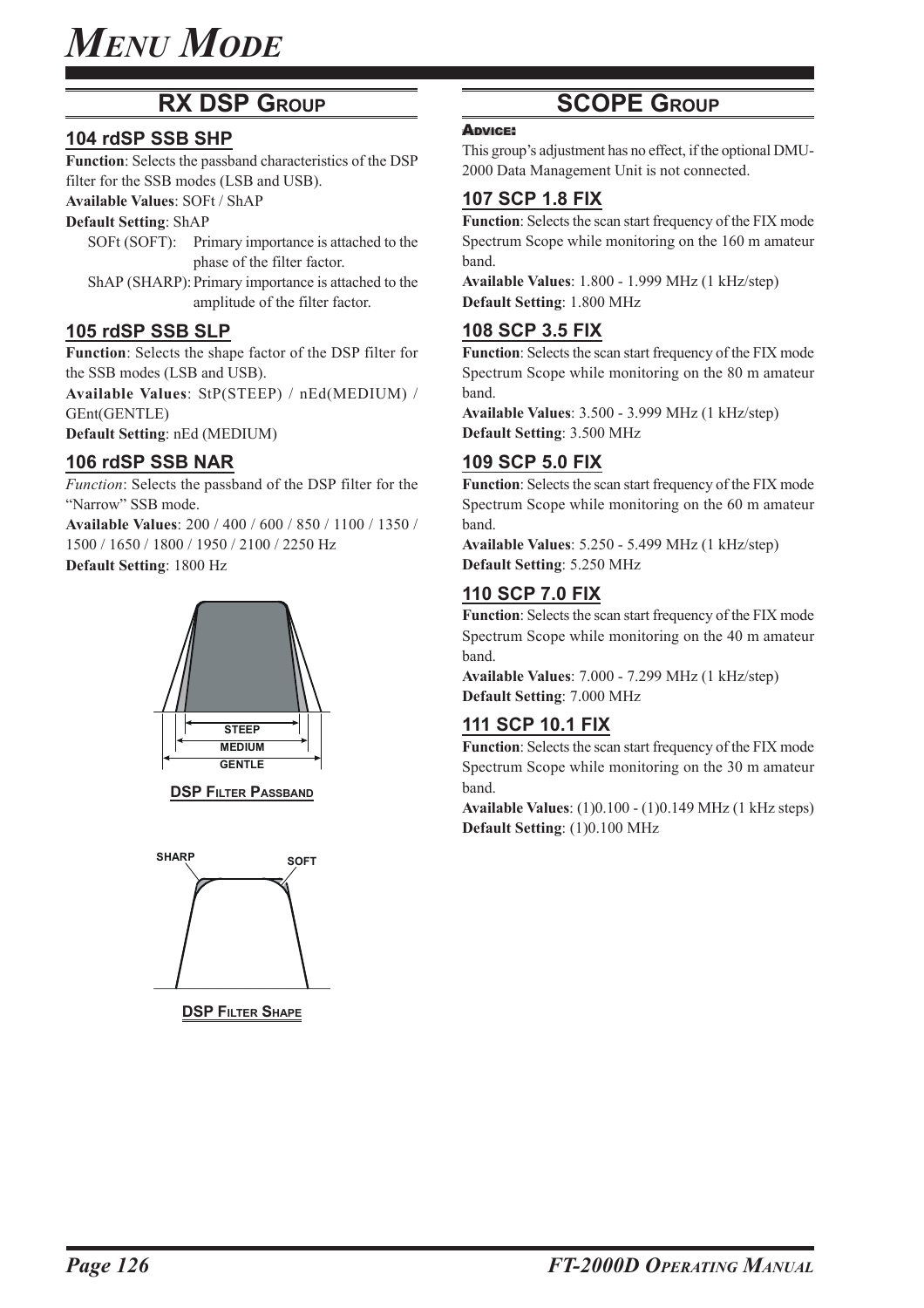### **SCOPE GROUP**

#### **112 SCP 14.0 FIX**

**Function**: Selects the scan start frequency of the FIX mode Spectrum Scope while monitoring on the 20 m amateur band.

**Available Values**: (1)4.000 - (1)4.349 MHz (1 kHz/step) **Default Setting**: (1)4.000 MHz

#### **113 SCP 18.0 FIX**

**Function**: Selects the scan start frequency of the FIX mode Spectrum Scope while monitoring on the 17 m amateur band.

**Available Values**: (1)8.000 - (1)8.199 MHz (1 kHz/step) **Default Setting**: (1)8.068 MHz

#### **114 SCP 21.0 FIX**

**Function**: Selects the scan start frequency of the FIX mode Spectrum Scope while monitoring on the 15 m amateur band.

**Available Values**: (2)1.000 - (2)1.449 MHz (1 kHz/step) **Default Setting**: (2)1.000 MHz

#### **115 SCP 24.8 FIX**

**Function**: Selects the scan start frequency of the FIX mode Spectrum Scope while monitoring on the 12 m amateur band.

**Available Values**: (2)4.800 - (2)4.989 MHz (1 kHz/step) **Default Setting**: (2)4.890 MHz

#### **116 SCP 28.0 FIX**

**Function**: Selects the scan start frequency of the FIX mode Spectrum Scope while monitoring on the 10 m amateur band.

**Available Values**: (2)8.000 - (2)9.699 MHz (1 kHz/step) **Default Setting**: (2)8.000 MHz

#### **117 SCP 50.0 FIX**

**Function**: Selects the scan start frequency of the FIX mode Spectrum Scope while monitoring on the 6 m amateur band. **Available Values**: (5)0.000 - (5)3.999 MHz (1 kHz/step) **Default Setting**: (5)0.000 MHz

### **TUNING GROUP**

#### **118 tun DIALSTP**

**Function**: Setting of the Tuning Dial knob's tuning speed except the FM and FM-PKT modes. **Available Values**: 1 / 5 / 10 Hz

**Default Setting**: 10 Hz

#### **119 tun CW FINE**

**Function**: Enabling/disabling of the "Fine" tuning speed in the CW, RTTY, and PKT-SSB modes. **Available Values**: EnA (ENABLE) / diS (DISABLE)

**Default Setting**: diS (DISABLE)

- EnA (ENABLE): Tuning in 1 Hz steps on the CW, RTTY, and PKT-SSB modes.
- diS (DISABLE): Tuning according to the steps determined via menu item "118 tun DIALSTEP."

#### **120 tun MHz SEL**

**Function**: Selects the tuning steps for the [**SUB VFO-B**] knob when the [**MHz**] button is pressed. **Available Values**: 1 / 0.1 MHz **Default Setting**: 1 MHz

#### **121 tun AM STEP**

**Function**: Selects the tuning steps for the microphone's [**UP**]/[**DWN**] keys in the AM mode. **Available Values**: 2.5 / 5 / 9 / 10 / 12.5 kHz **Default Setting**: 5 kHz

#### **122 tun FM STEP**

**Function**: Selects the tuning steps for the microphone's [**UP**]/[**DWN**] keys in the FM and FM-PKT modes. **Available Values**: 5 / 6.25 / 10 / 12.5 / 20 / 25 kHz **Default Setting**: 5 kHz

#### **123 tun FM DIAL**

**Function**: Setting of the Tuning Dial knob's tuning speed in the FM mode. **Available Values**: 10 / 100 Hz **Default Setting**: 100 Hz

#### **124 tun MY BAND**

**Function**: Programs a band to be skipped while selecting bands using the [**SUB VFO-B**] knob. **Available Values**: 1.8 ~ 50 / GE / AU

#### **Default Setting: --**

To program the band to be skipped, rotate the [**SUB VFO-B**] knob to recall the band to be skipped while selecting bands via the [**SUB VFO-B**] knob, then press the [**ENT**] button to change this setting to "ON" (a "d" notation will replace the "E" notation). Repeat the same procedures to cancel the setting (skipped "Off": "d" notation appears).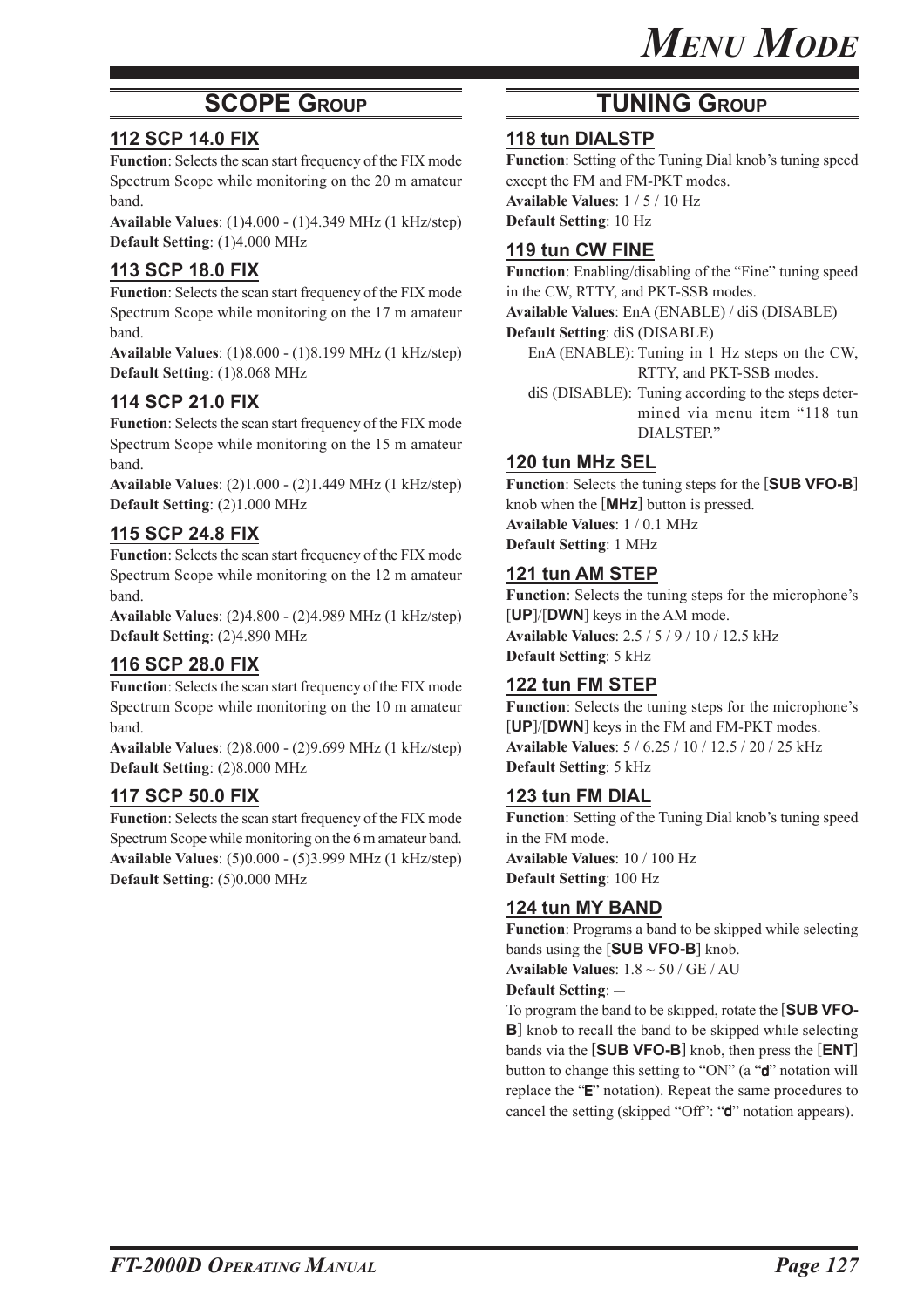### **TX AUDIO GROUP**

#### **125 tAUd EQ1 FRQ**

**Function**: Selects the center frequency of the lower range for the parametric microphone equalizer.

**Available Values**: OFF / 100 ~ 700 Hz (100 Hz/step)

**Default Setting**: OFF

- OFF: The equalizer gain and Q-factor are set to factory defaults (flat).
- $100 \sim 700$ : Center frequencies of  $100$  Hz $\sim 700$  Hz. You may adjust the equalizer gain and Qfactor at this selected audio frequency via menu items "126 tAUd EQ1 LVL" and "127 tAUd EQ1 BW."

#### **126 tAUd EQ1 LVL**

**Function**: Adjusts the equalizer gain of the low range of the parametric microphone equalizer.

**Available Values:**  $-20 \sim +10$ 

**Default Setting**: +5

#### **127 tAUd EQ1 BW**

**Function**: Adjusts the Q-factor of the low range of the parametric microphone equalizer.

**Available Values**: 1 ~ 10

**Default Setting**: 10

#### **128 tAUd EQ2 FRQ**

**Function**: Selects the center frequency of the middle range for the parametric microphone equalizer.

**Available Values**: OFF / 700 ~ 1500 Hz (100 Hz/step)

**Default Setting**: OFF

- OFF: The equalizer gain and Q-factor are set to factory defaults (flat).
- $700 \sim 1500$ : Center frequencies of  $700$  Hz $\sim 1500$  Hz. You may adjust the equalizer gain and Q-factor at this selected audio frequency via menu items "129 tAUd EQ2 LVL" and "130 tAUd EQ2 BW."

#### **129 tAUd EQ2 LVL**

**Function**: Adjusts the equalizer gain of the middle range of the parametric microphone equalizer. **Available Values**: –20 ~ +10

**Default Setting**: +5

#### **130 tAUd EQ2 BW**

**Function**: Adjusts the Q-factor of the middle range of the parametric microphone equalizer.

**Available Values**: 1 ~ 10 **Default Setting**: 10

### **131 tAUd EQ3 FRQ**

**Function**: Selects the center frequency of the high range for the parametric microphone equalizer.

**Available Values**: OFF / 1500 ~ 3200 Hz (100 Hz/step) **Default Setting**: OFF

- OFF: The equalizer gain and Q-factor are set to factory defaults (flat).
- $1500 \sim 3200$ : Center frequencies of  $1500$  Hz $\sim 3200$  Hz. You may adjust the equalizer gain and Q-factor in this selected audio frequency via menu items "132 tAUd EQ3 LVL" and "133 tAUd EQ3 BW."

#### **132 tAUd EQ3 LVL**

**Function**: Adjusts the equalizer gain of the high range of the parametric microphone equalizer. **Available Values:**  $-20 \sim +10$ 

**Default Setting**: +5

#### **133 tAUd EQ3 BW**

**Function**: Adjusts the Q-factor of the high range of the parametric microphone equalizer. **Available Values**: 1 ~ 10 **Default Setting**: 10

**134 tAUd PE1 FRQ**

## **Function**: Selects the center frequency of the lower range

for the parametric microphone equalizer when the speech processor is activated.

**Available Values**: OFF / 100 ~ 700 Hz (100 Hz/step)

#### **Default Setting**: 200 Hz

- OFF: The equalizer gain and Q-factor are set to factory defaults (flat).
- $100 \sim 700$ : Center frequencies of 100 Hz $\sim 700$  Hz. You may adjust the equalizer gain and Qfactor at this selected audio frequency via menu items "135 tAUd PE1 LVL" and "136 tAUd PE1 BW."

#### **135 tAUd PE1 LVL**

**Function**: Adjusts the equalizer gain of the low range of the parametric microphone equalizer when the speech processor is activated.

**Available Values**: –20 ~ +10 **Default Setting**: 0

#### **136 tAUd PE1 BW**

**Function**: Adjusts the Q-factor of the low range of the parametric microphone equalizer when the speech processor is activated.

**Available Values**: 1 ~ 10 **Default Setting**: 2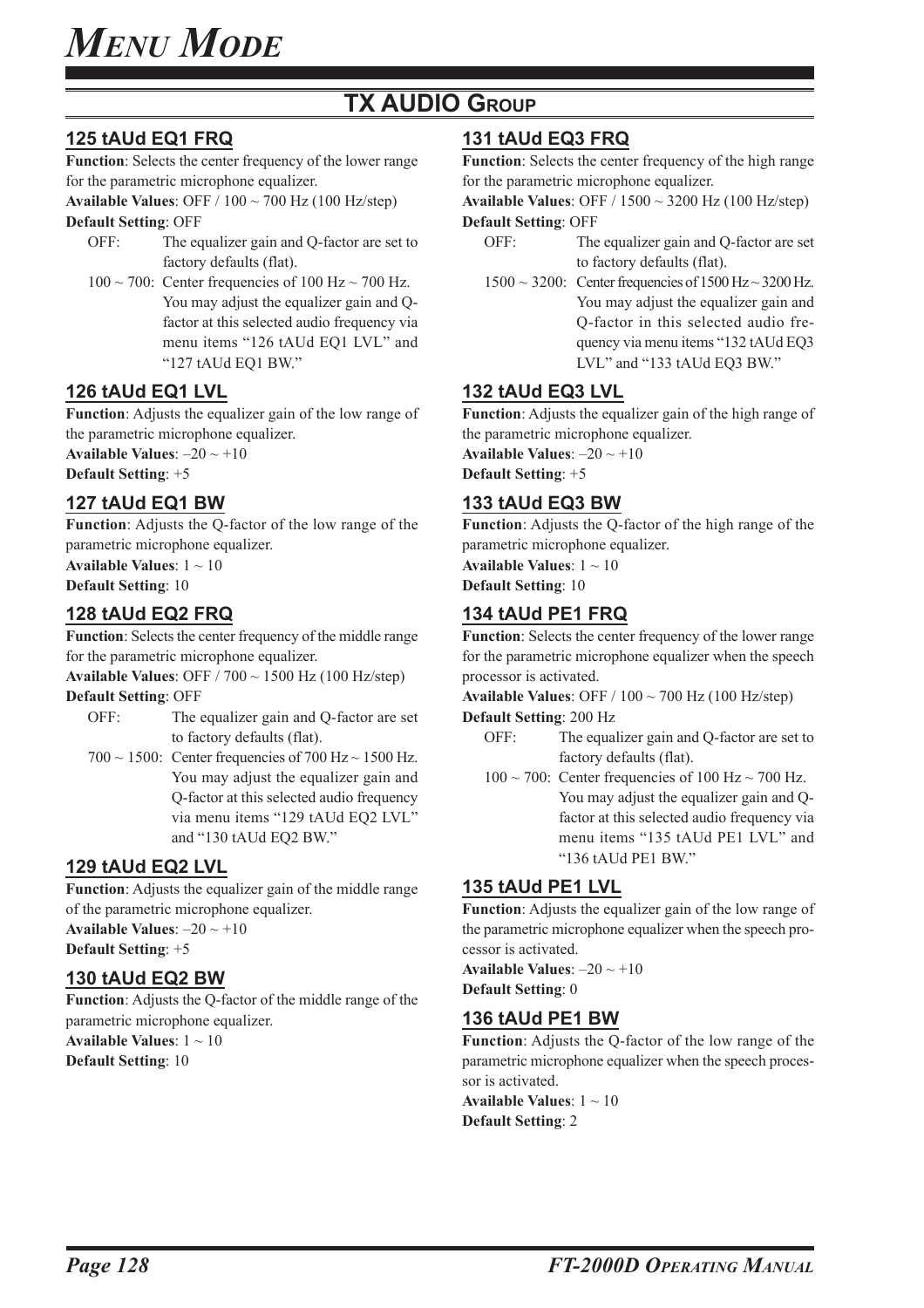### **TX AUDIO GROUP**

### **137 tAUd PE2 FRQ**

**Function**: Selects the center frequency of the middle range for the parametric microphone equalizer when the speech processor is activated.

**Available Values**: OFF / 700 ~ 1500 Hz (100 Hz/step) **Default Setting**: 800 Hz

- OFF: The equalizer gain and Q-factor are set to factory defaults (flat).
- 700  $\sim$  1500: Center frequencies of 700 Hz $\sim$  1500 Hz. You may adjust the equalizer gain and Q-factor at this selected audio frequency via menu items "138 tAUd PE2 LVL" and "139 tAUd PE2 BW."

#### **138 tAUd PE2 LVL**

**Function**: Adjusts the equalizer gain of the middle range of the parametric microphone equalizer when the speech processor is activated.

**Available Values:**  $-20 \sim +10$ **Default Setting**: 0

#### **139 tAUd PE2 BW**

**Function**: Adjusts the Q-factor of the middle range of the parametric microphone equalizer when the speech processor is activated.

**Available Values**: 1 ~ 10 **Default Setting**: 1

#### **140 tAUd PE3 FRQ**

**Function**: Selects the center frequency of the high range for the parametric microphone equalizer when the speech processor is activated.

**Available Values**: OFF / 1500 ~ 3200 Hz (100 Hz/step) **Default Setting**: 2100 Hz

OFF: The equalizer gain and Q-factor are set to factory defaults (flat).

 $1500 \sim 3200$ : Center frequencies of  $1500$  Hz $\sim 3200$  Hz. You may adjust the equalizer gain and Q-factor in this selected audio frequency via menu items "141 tAUd PE3 LVL" and "142 tAUd PE3 BW."

#### **141 tAUd PE3 LVL**

**Function**: Adjusts the equalizer gain of the high range of the parametric microphone equalizer when the speech processor is activated.

**Available Values**: –20 ~ +10 **Default Setting**: 0

#### **142 tAUd PE3 BW**

**Function**: Adjusts the Q-factor of the high range of the parametric microphone equalizer when the speech processor is activated.

**Available Values**: 1 ~ 10 **Default Setting**: 1

### **TX GNRL GROUP**

#### **143 tGEn BIAS**

**Function**: Selects the Final Amplifier's operation between the "**Class-A**" and "**Class-AB**" mode, and adjusts the Bias level while in "Class-A" operation.

**Available Values**: Ab "Class-AB"/0 ~ 100 "Class-A" **Default Setting**: Ab

#### **144 tGEn MAX PWR**

**Function**: Selects a maximum output power limit. **Available Values**: 20/50/100/200 W **Default Setting**: 200 W

#### **145 tGEn PWRCTRL**

**Function**: Configures the [**RF PWR**] knob.

**Available Values**: ALL/CAr

**Default Setting**: ALL

ALL:The [**RF PWR**] knob is enabled on all modes.

CAr: The [**RF PWR**] knob is enabled in all modes except SSB. In this configuration, the SSB output power will be set to maximum, regardless of the [**RF PWR**] knob's position.

#### **146 tGEn ETX-GND**

**Function**: Enables/Disables the **TX GND** jack on the rear panel.

**Available Values**: EnA(ENABLE)/diS(DISABLE) **Default Setting**: diS(DISABLE)

#### **147 tGEn TUN PWR**

**Function**: Selects a maximum output power limit for driving the input circuit of an external linear RF amplifier while tuning (while using the Remote Control function of the linear RF amplifier).

**Available Values**: 20/50/100/200 W **Default Setting**: 100 W

#### **148 tGEn VOX SEL**

**Function**: Selects the audio input source for triggering TX during VOX operation.

**Available Values**: nic / dAtA

**Default Setting**: nic

nic(MIC): The VOX function will be activated by microphone audio input.

dAtA(DATA): The VOX function will be activated by data audio input.